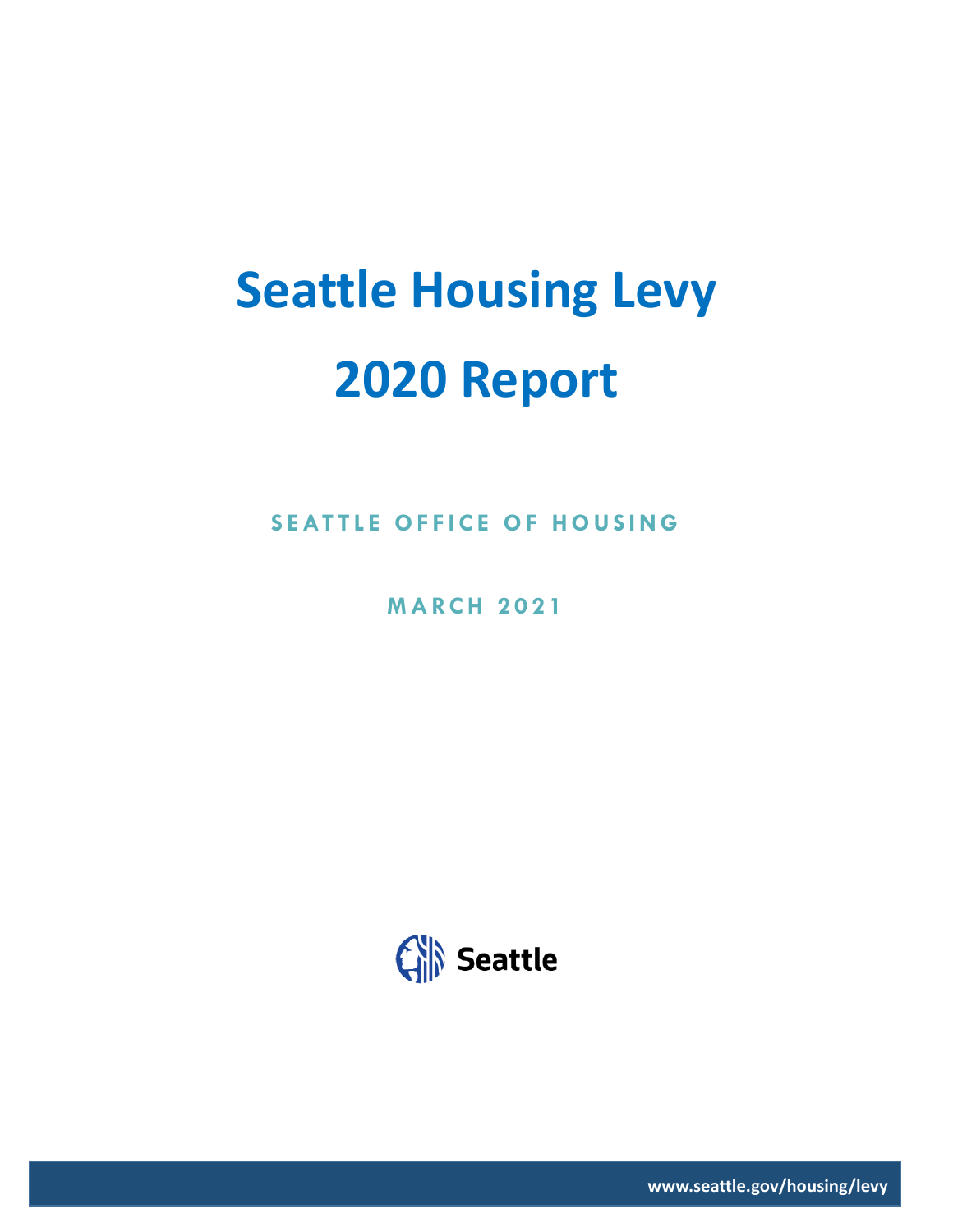#### **H O U S I N G L E V Y O V E R S I G H T C O M M I T TEE , 2 0 2 0**

Doug Ito, Chair, SMR Architects Beth Boram, Beacon Development Group Debbie Carlsen, LGBTQ Allyship Vallerie Fisher, Southeast Seattle Resident Erin Christensen Ishizaki, Mithun Kelli Larsen, formerly Plymouth Housing Ann Melone, U.S. Bancorp Community Development Corporation Colin Morgan-Cross, Mercy Housing Northwest Kelly Rider, King County Department of Community and Human Services Pradeepta Upadhyay, Inter\*Im Community Development Association Leslie Brinson, Office of Mayor Jenny A. Durkan Traci Ratzliff, Seattle City Council Central Staff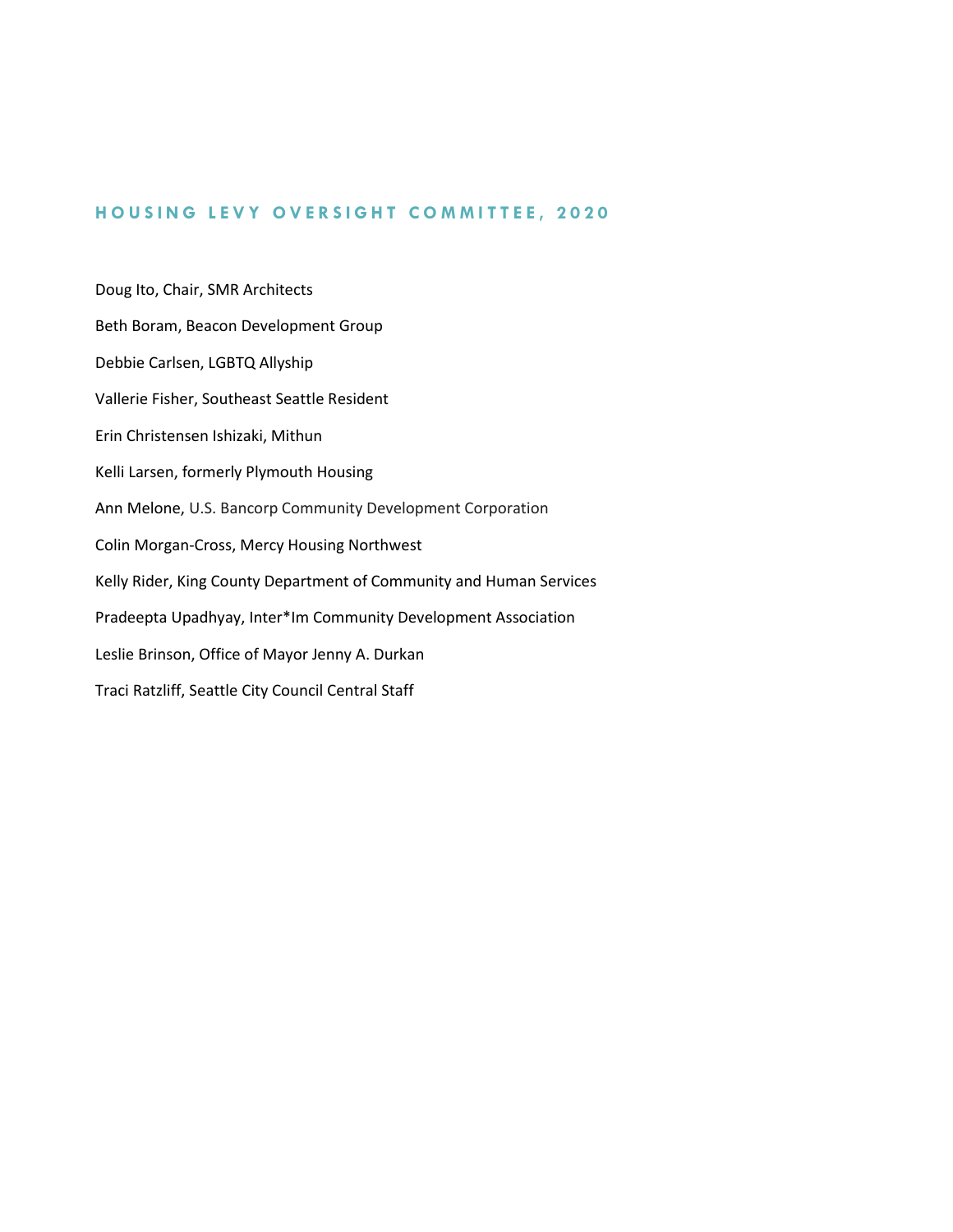

Each year this annual report informs the public about the 2016 Seattle Housing Levy's progress towards its goals. Last year's report led off with a reference to the emergent COVID-19 crisis: "At the time of writing, we are just beginning to glimpse the impacts of this global crisis on local and national economies.… [It] will require bold, unprecedented action to ensure families and individuals are stably housed and not displaced or forced into homelessness."

Today, one year later and having completed the fourth year of the Levy, the pandemic has placed exceptional strains on those who face health crises and economic insecurity. It has exposed the precariousness of many of our neighbors' housing stability, potentially jeopardized by just a few missed paychecks. It has underscored that homelessness, which had already reached a crisis level in Seattle and other major cities throughout the country, is also a health care emergency. And it has made clear, more than ever, that our collective health depends on people being stably housed.

The Levy has been an important instrument to deliver the kind of bold, unprecedented action that we called for last year. City staff altered their work practices in 2020 to ensure safety without sacrificing productivity. They also leveraged the Levy's capacity to respond quickly to evolving conditions while continuing to deliver on its goals.

- Accelerating capital Levy funding for rental production allowed the City to launch a special pilot initiative to scale up production of permanent supportive housing for people experiencing or extremely vulnerable to homelessness. With an emphasis on novel project delivery mechanisms, this pilot initiative seeks to deliver a record number of homeless housing units in record time.
- Emergency legislation excused homeless housing funded by the Levy and other sources from certain permitting requirements, saving both time and cost.
- As the person-to-person contact required under OH's traditional home repair loan program became less feasible, the Levy's home repair grant program simultaneously ramped up to keep low-income homeowners' housing in sound condition.
- The financial and programmatic infrastructure of the Levy-funded Homelessness Prevention and Housing Stability Program allowed contactors to quickly deploy federal and local COVID-responsive emergency rental assistance.
- Looking ahead, Levy-authorized foreclosure prevention funds are positioned to aid COVID-impacted lowincome homeowners once emergency foreclosure protections eventually expire.

This report describes all Levy investments made in 2020 and demonstrates that each of the Levy programs is on track to meet or exceed the production goals set forth in the Levy ordinance. The companion 2020 Annual Investments Report provides detailed demographic data along with maps showing the locations of Levy-funded and other housing investments throughout the City.

We hope that this information is helpful to all readers and conveys the Levy's role in positioning Seattle to deliver not only housing affordability, but also resiliency in times of crisis.

Sincerely,

Douglas Ito Chair, Housing Levy Oversight Committee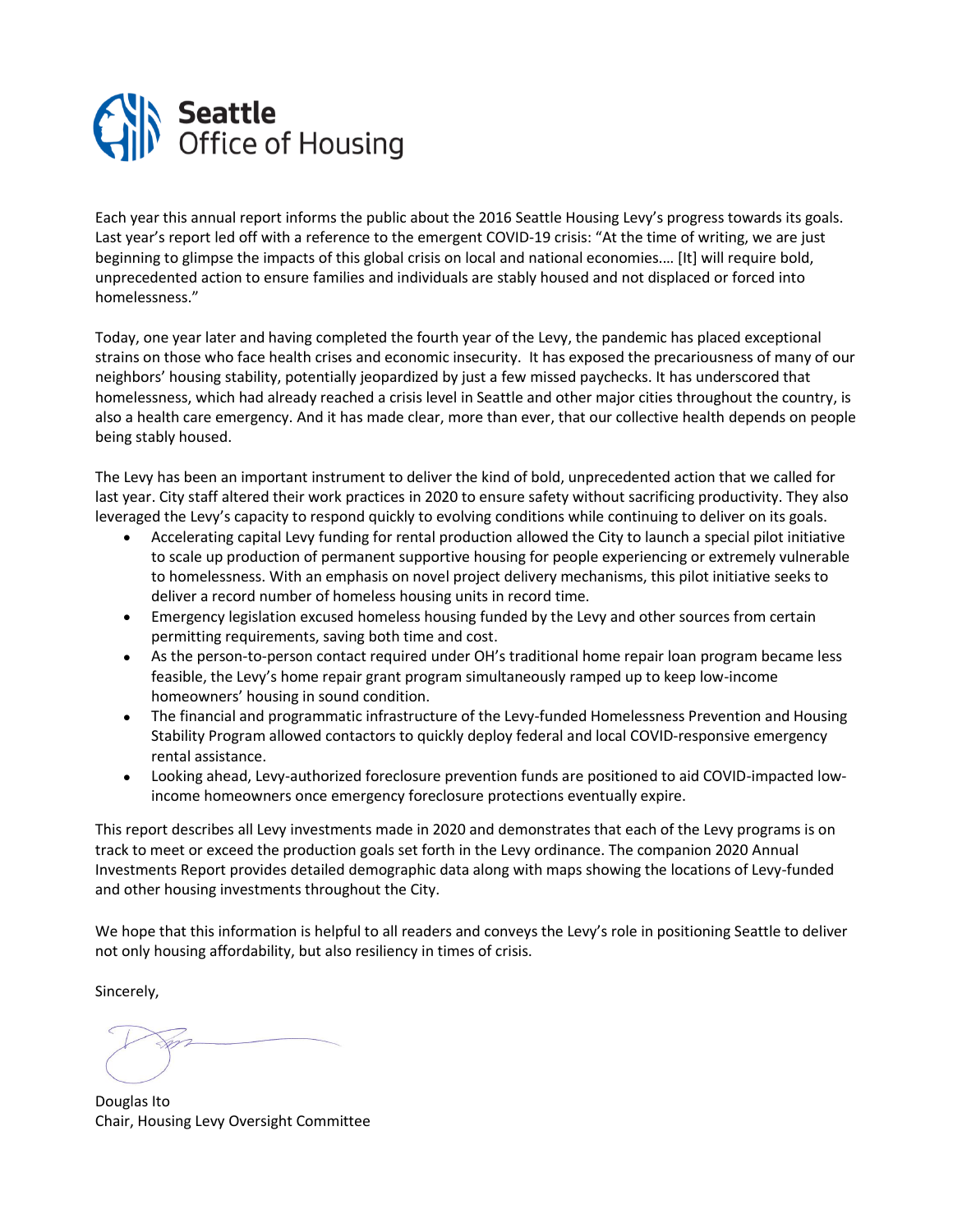# **TABLE OF CONTENTS**

| HOMELESSNESS PREVENTION AND HOUSING STABILITY SERVICES PROGRAM  11 |
|--------------------------------------------------------------------|
|                                                                    |
|                                                                    |
|                                                                    |
|                                                                    |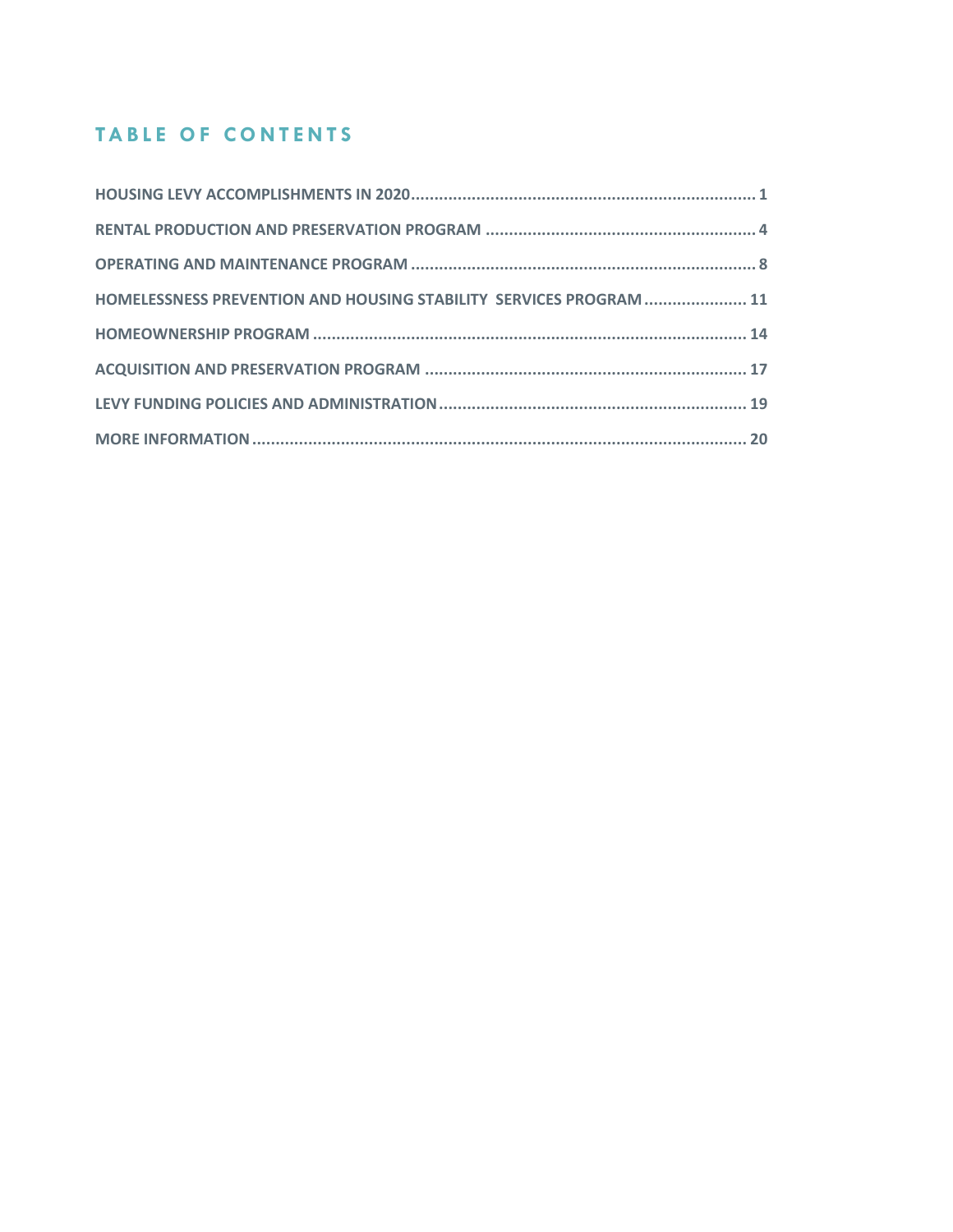# <span id="page-4-0"></span>HOUSING LEVY ACCOMPLISHMENTS IN 2020

The 2016 Seattle Housing Levy provides \$290 million over seven years for housing production, preservation, and assistance. The current Housing Levy builds on a history of voter support that has provided a significant, consistent resource for affordable housing in Seattle for the past 39 years. Housing Levy funding has attracted substantial investments by other public and private fund sources and created affordable housing that serves thousands of Seattle residents each year. This report presents the Levy-funded housing only; a full summary of City housing investments, including demographics of households served, can be found in the **Office of Housing 2020 Investments Report.**

### **Rental Production and Preservation**

In 2020, this program awarded \$56 million in Levy funds to six housing development projects that will provide 588 affordable apartments, as well as a \$750,000 award for one preservation project. All of 2020's Levy awards for new production under the Rental Production and Preservation Program resulted from a special Notice of Funds Availability (NOFA) that OH issued in the summer. This NOFA, structured as a pilot initiative, offered funding only for development of new housing for people experiencing homelessness or extreme risk for homelessness; it also required that applicants propose a development strategy that would offer exceptional cost efficiency or expedited project completion.

To achieve these rapid results in the midst of 2020's multiple crises, the pilot initiative accelerated one year of Levy resources, such that almost two years of Levy proceeds designated for the Rental Production and Preservation Program were dedicated to this pilot initiative. This funding round brings total Levy production to 2,506 units, meaning that production goals for the levy (2,150 units) have now been satisfied and exceeded.

# **Operating and Maintenance**

From the inception of the 2016 Levy through 2020, Operating and Maintenance contracts have been executed for four Levy-funded buildings serving extremely low-income and homeless residents. The O&M assistance attaches to 286 units and is expected to cost approximately \$21.1 million over 20 years.

In addition, OH has made preliminary commitments to several buildings that received Rental Production and Preservation Program awards but have not yet been completed. Those preliminary commitments, two of which were made for projects that received capital funding awards in 2020, include up to 243 supported units. These preliminary commitments are provided as an "up to" amount demonstrating OH commitment to the project but recognizing that other operating subsidies may be secured, so O&M funds can be made available for future projects.

## **Homelessness Prevention and Housing Stability Services**

In 2020, Seattle's Human Services Department provided \$2.07 million in Levy funds, combined with other City funds, to community-based agencies for homelessness services and rent assistance. The program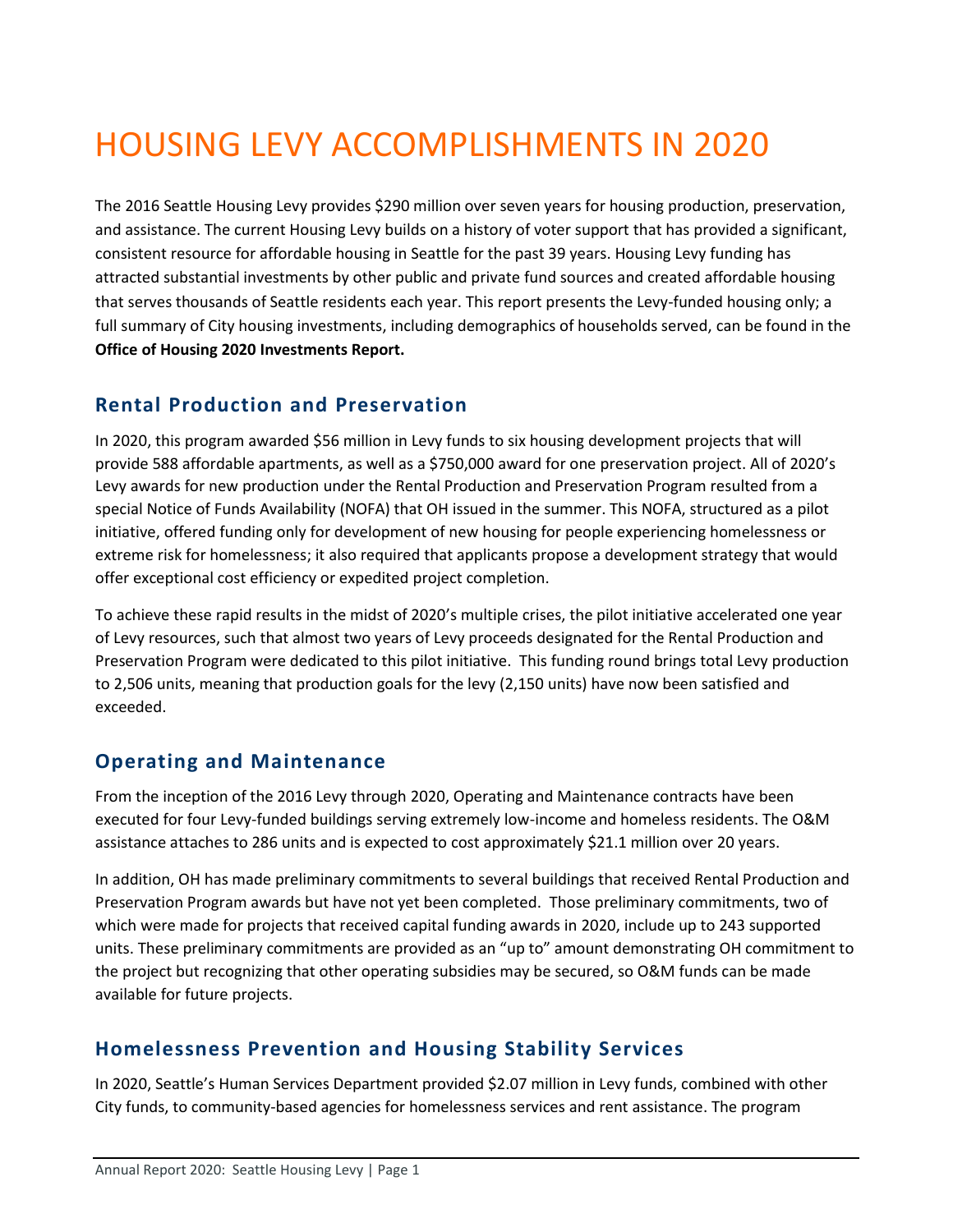assisted 421 households at imminent risk of eviction and homelessness to maintain stable housing, and 117 households to move into housing after living in their car, shelter, or on the street.

# **Homeownership**

In 2020, this program funded construction of two new developments of permanently affordable for-sale homes that will be available for purchase by low-income, first-time buyers over the next few years. The Westwood Village neighborhood will see four new three-bedroom homes. A project in the South Park neighborhood will result in 13 new two-bedroom homes. Ten additional low-income, first-time homebuyers achieved homeownership through resales of permanently affordable homes that had received OH investment in the past. The Homeowner Stabilization Fund helped four existing homeowners to avoid foreclosure while simultaneously positioning the City and the program administer to respond quickly to potential foreclosures as pandemic-related legal protections conclude. The program also provided 30 grants for urgent home repairs to 29 low-income homeowners.

# **Acquisition and Preservation Loans**

Three acquisition loans totaling \$25.2 million closed in 2020. Two of these loans supported two new site acquisitions; a third bundled loan placed new OH regulatory agreements on three buildings owned by Seattle Housing Authority. Over the course of the 2016 Levy reporting period thus far, OH has now made nine loans totaling approximately \$53.4 million. Four loans made under the 2016 Levy have been repaid, including one loan that was both made and repaid in 2020, bringing the total volume of outstanding loans down to \$32.9 million. Only \$18.1 million of this total applies toward the \$30 million cap on the volume of loans that can be outstanding at any one time, as the Seattle Housing Authority properties are exempt from the cap by virtue of their federal rental assistance contracts.

# **Administration**

The Housing Levy ordinance sets aside 9% of Levy proceeds for administration. In 2020, OH expended \$2.96 million for overall Levy administration and the Human Services Department expended \$242,100 to administer the Homelessness Prevention and Housing Stability Services Program. Unspent funds are reserved for later years of the Levy when inflation is expected to push administrative costs above the annual allocation.

## **Summary of Levy Funding and Housing Outcomes**

The 2016 Housing Levy ordinance set forth the total funding and housing goals for each program over the seven years of the levy, with the reporting period beginning in 2017. Based on outcomes over the first four years of the current levy period, all programs are on track to meet or exceed the seven-year goals.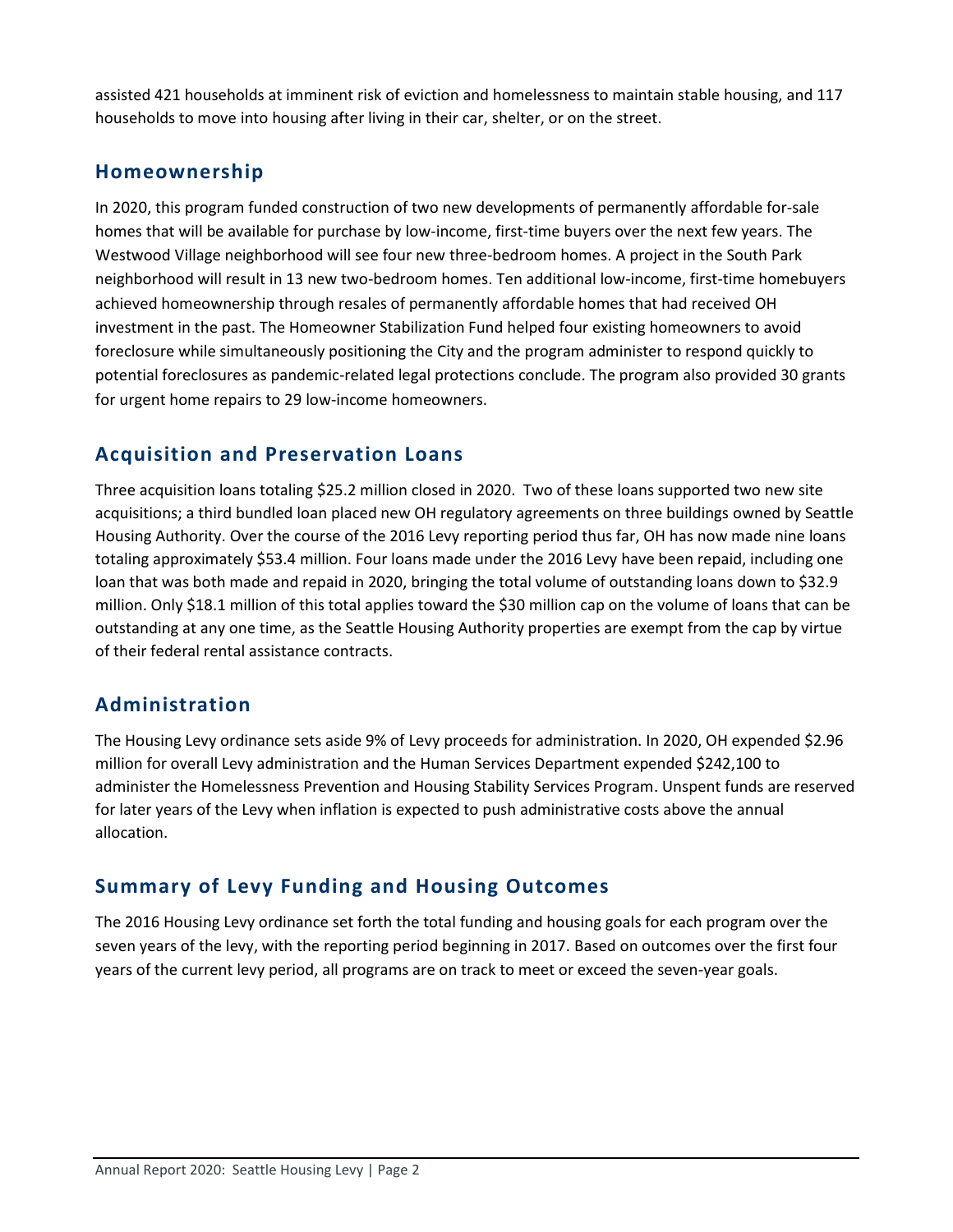|                                                                   | <b>Funding</b>                           |                                                         |                                                   | <b>Housing Outcomes</b>                             |
|-------------------------------------------------------------------|------------------------------------------|---------------------------------------------------------|---------------------------------------------------|-----------------------------------------------------|
| Levy Program                                                      | 7-year Funds<br>Allocated<br>2017-23     | 4-year Funds<br>Committed<br>2017-20                    | 7-year<br>Goals<br>2017-23                        | 4-year Outcomes<br>2017-20                          |
| <b>Rental Production and</b>                                      |                                          |                                                         | 2,150 units added                                 | 2,506 units added                                   |
| Preservation <sup>1</sup>                                         | \$201 M                                  | \$138.0 M                                               | 350 units<br>reinvestment                         | 273 units reinvestment                              |
| Operating and<br>Maintenance <sup>2</sup>                         | \$42 M                                   | \$21.1 M<br>contracted / up<br>to \$17.8 M<br>committed | 510 units                                         | 286 units contracted / up<br>to 243 units committed |
| Homelessness<br>Prevention / Housing<br><b>Stability Services</b> | \$11.5 M                                 | \$5.4 M                                                 | 4,500<br>households                               | 2,840 households                                    |
| Homeownership <sup>3</sup>                                        | \$14.3 <sub>M</sub>                      | \$12.3 <sub>M</sub>                                     | 280<br>households                                 | 257 households                                      |
| Acquisition and<br>Preservation <sup>4</sup>                      | Up to \$30 M<br>committed at<br>any time | \$53.4 M                                                | No 7-year goal<br>associated with<br>this program | 1,145 units                                         |

# **Summary of 4-Year Progress Toward 7-Year Levy Goals (2017-2020)**

|    |                              |                                          | Rental Production and Preservation Program: New Production      |     |     |     |     |     |     |      |
|----|------------------------------|------------------------------------------|-----------------------------------------------------------------|-----|-----|-----|-----|-----|-----|------|
|    |                              |                                          | 2,506 of 2,150 units of rental housing produced                 |     |     |     |     |     |     |      |
|    |                              |                                          | <b>Rental Production and Preservation Program: Reinvestment</b> |     |     |     |     |     |     |      |
|    |                              |                                          | 273 of 350 units of rental housing preserved                    |     |     |     |     |     |     |      |
|    |                              | <b>Operating and Maintenance Program</b> |                                                                 |     |     |     |     |     |     |      |
|    |                              | Operation of 286 of 510 units supported  |                                                                 |     |     |     |     |     |     |      |
|    |                              |                                          | Homelessness Prevention and Housing Stability Services Program  |     |     |     |     |     |     |      |
|    |                              |                                          | 2,840 of 4,500 individuals and families assisted                |     |     |     |     |     |     |      |
|    | <b>Homeownership Program</b> |                                          |                                                                 |     |     |     |     |     |     |      |
|    |                              |                                          | 246 of 280 low-income homeowners assisted                       |     |     |     |     |     |     |      |
| 0% | 10%                          | 20%                                      | 30%                                                             | 40% | 50% | 60% | 70% | 80% | 90% | 100% |

<sup>&</sup>lt;sup>1</sup> Because the PSH pilot accelerated almost one year of Levy funding dedicated to the Rental Production and

Preservation Program, progress shown to date should be attributed to five years of Levy production, not four.

<sup>&</sup>lt;sup>2</sup> Operating and Maintenance Program makes preliminary funding commitments to enable projects to proceed with predevelopment. For some projects the units and funding amounts will be reduced as rental vouchers and other operating subsidies are secured.

<sup>&</sup>lt;sup>3</sup> Homeownership Program funding includes \$9.5 million in 2016 Levy funds and \$4.5 million carried forward from the 2009 Levy; additional funds may become available from loan repayments or reprogramming unspent funds.

<sup>&</sup>lt;sup>4</sup> The Acquisition & Preservation Program makes short-term loans for acquisition of buildings or development sites, using other Levy program funds that are not yet needed for their ultimate use.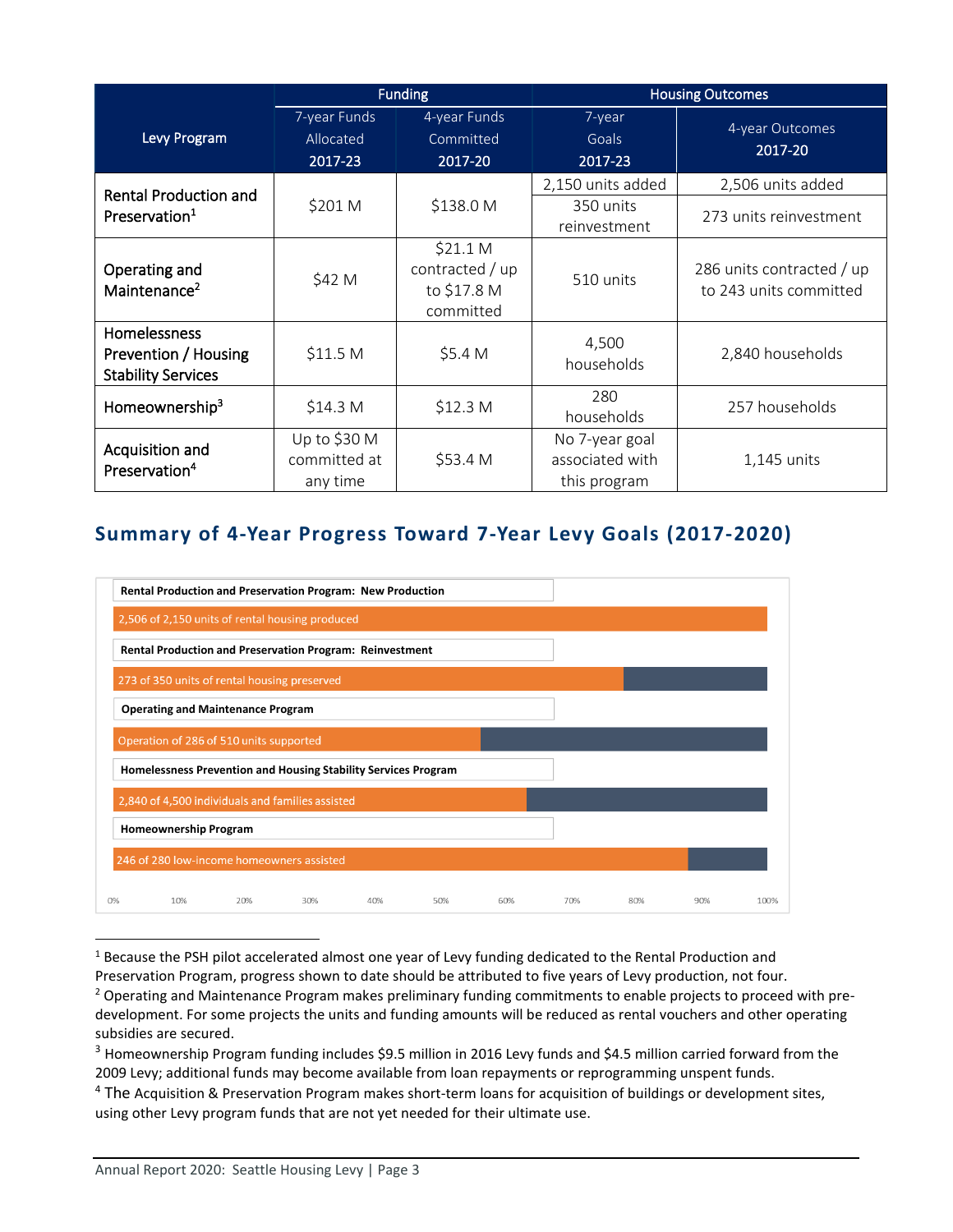# <span id="page-7-0"></span>RENTAL PRODUCTION AND PRESERVATION PROGRAM

The largest Levy program provides approximately \$29 million annually in capital funds to support development and preservation of affordable rental housing. Levy funds provide affordable opportunities in neighborhoods throughout the city and leverage other public and private investment for housing development and operations.

The program funds new construction, building acquisition and rehabilitation to preserve low-cost housing, and reinvestment in

**Housing Levy Impact Rental Production & Preservation**

 $\pm$ .

**2020 Outcome:** 588 new rental units produced, 40 existing units preserved

affordable housing when major upgrades are needed. The housing serves eligible residents for a minimum of 50 years.



#### AFFORDABLE HOUSING RENTAL PRODUCTION IN ACTION

*Mercy Housing Northwest's Gardner House, a 95-apartment family project in the heart of the Mount Baker neighborhood opened in early 2020 with financing from the Seattle Housing Levy. The building serves lower wage working families and families leaving homelessness. Molly, a current resident of Gardner House, was living on the streets and pregnant with her baby, Miracle, when she learned about Gardner House. She put in her application and moved into the building just as the pandemic hit. "I love it. I'm attached to the people here. The staff makes it feel like it's home. I worked very hard to get into Gardner House and I'm proud of myself."*

At least 60% of total Rental Production and Preservation and Operating and Maintenance housing funds must serve extremely low-income households defined as those below 30% AMI. This policy is met by reserving all Operating & Maintenance funds to serve this income group and awarding at least 52% of Rental Production and Preservation funds to housing set-aside for extremely low-income residents.

Physical inspections and annual compliance reporting ensure that the housing is well maintained, serves the intended resident population, and remains financially viable.

# **2020 Summary**

The public health and economic crises of 2020 deepened Seattle's existing homelessness crisis; 2020's illumination of the moral necessity to confront racism exposed the racial disproportionality in those who experience homelessness. The intertwined nature of 2020's struggles and the ongoing homelessness emergency called for action and contributed to OH's decision to develop a pilot initiative that would escalate production new housing for a homeless population at an unprecedented pace. The pilot initiative was funded by a onetime acceleration in OH's commitment of Levy resources designated for the Rental Production and Preservation Program.

Following consultation with the Levy Oversight Committee, in mid-2020 OH launched its Permanent Supportive Housing (PSH) Pilot initiative – a special Notice of Funding Availability available for projects that would not only serve single adults experiencing homelessness, but also promise swift completion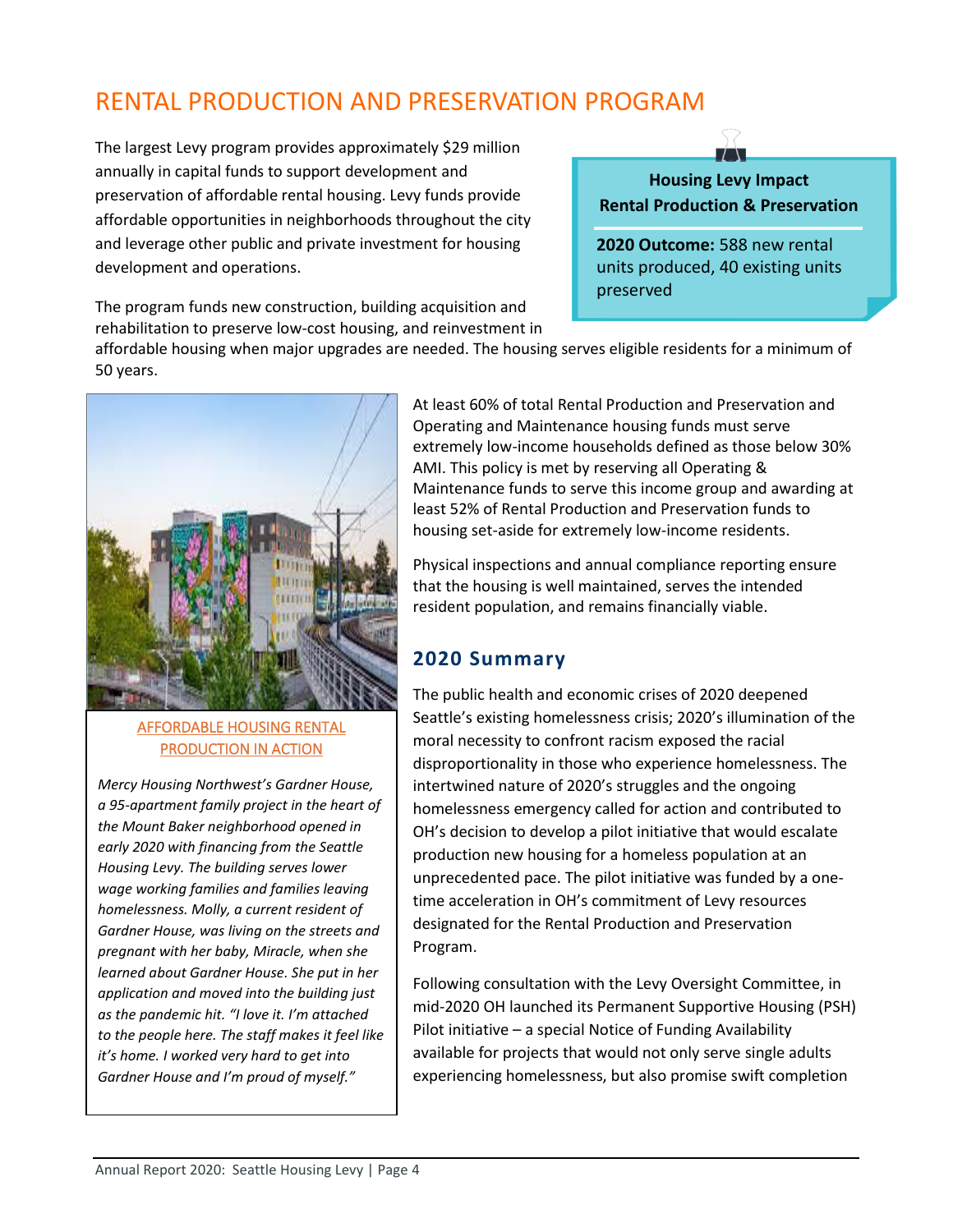through use of innovative construction or alternative project delivery methods.

### **Funding and Units**

Under the PSH Pilot OH committed \$56 million in Housing Levy funds to six new development projects. A subsequent funding round awarded \$750,000 to one reinvestment project. These commitments accelerated almost one year's worth of Levy proceeds available under the Rental Production & Preservation Program in order to support extraordinary production of efficiency apartments dedicated to single adults experiencing homelessness.

#### **NEW PRODUCTION**

The six new developments will produce 588 affordable rental apartments as well as a handful of units designated for building managers. All six projects will serve single adults who are experiencing homelessness or are at extreme risk of homelessness. The 588 new Levy-funded units brings total new production under the Rental Production and Preservation Program to 2,506 affordable apartments.

#### **PRESERVATION**

The Office of Housing re-invested in one project in 2020. The 40-unit Kerner-Scott Apartments in the South Lake Union neighborhood has provided permanent supportive housing for single adults experiencing homelessness since the mid-1990s. With this award the 2016 Levy has now preserved a total of 273 units in the OH portfolio.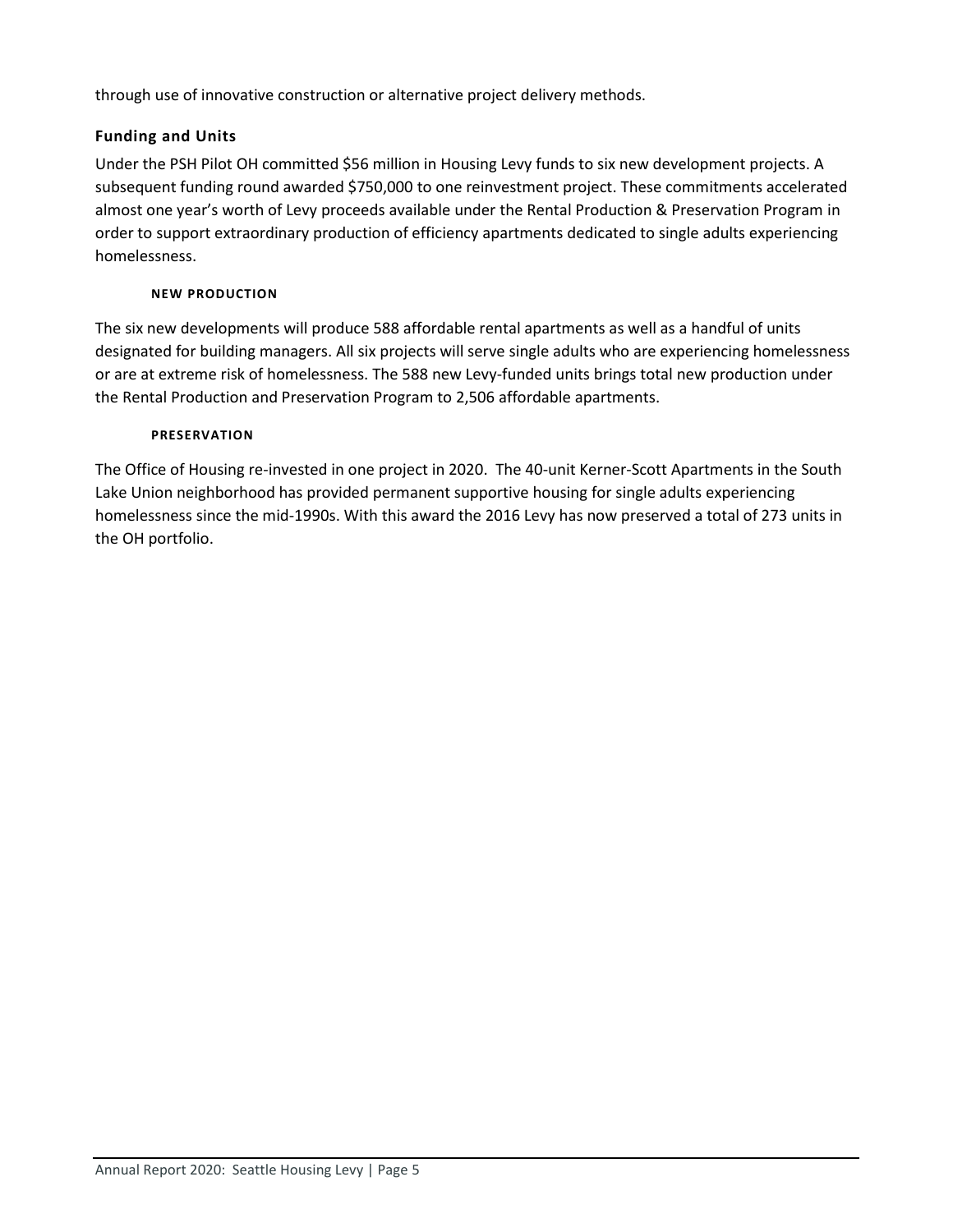| <b>Project Name</b>                                                                 |                                                                                                                                                                                                              |     | <b>Affordability (Units)</b> |                       | <b>Capital Funding</b> |               |                |
|-------------------------------------------------------------------------------------|--------------------------------------------------------------------------------------------------------------------------------------------------------------------------------------------------------------|-----|------------------------------|-----------------------|------------------------|---------------|----------------|
| <b>Project Sponsor</b><br>Location                                                  | <b>Project Description</b>                                                                                                                                                                                   |     | <50%<br><b>AMI</b>           | $<60\%$<br><b>AMI</b> | <b>City</b><br>\$M\$   | Levy<br>\$M\$ | Other<br>\$M\$ |
|                                                                                     | <b>New Production</b>                                                                                                                                                                                        |     |                              |                       |                        |               |                |
| <b>Ballard Crossing PSH</b><br>Inland Group / Plymouth<br>Housing<br><b>Ballard</b> | Construction of permanent supportive<br>housing (studio apartments) serving<br>individuals experiencing chronic<br>homelessness                                                                              | 40  | 39                           |                       | 11.5                   | 11.5          |                |
| <b>Bitter Lake PSH</b><br><b>DESC</b><br><b>Bitter Lake</b>                         | Construction of permanent supportive<br>housing (studio apartments) serving<br>individuals experiencing chronic<br>homelessness                                                                              | 50  | 50                           |                       | 5.8                    | 5.8           |                |
| Green Lake PSH<br><b>DESC</b><br>Green Lake                                         | Construction of permanent supportive<br>housing (studio apartments) serving<br>individuals experiencing chronic<br>homelessness                                                                              | 62  | 62                           |                       | 11.2                   | 11.2          |                |
| Greenwood PSH<br>Inland Group / Catholic<br><b>Housing Services</b><br>Greenwood    | Construction of permanent supportive<br>housing (studio apartments) serving<br>individuals experiencing chronic<br>homelessness                                                                              | 33  | 33                           |                       | 15.7                   | 15.7          |                |
| <b>Sacred Medicine House</b><br>Chief Seattle Club<br>Lake City                     | Construction of permanent supportive<br>housing (studio apartments) serving<br>individuals experiencing chronic<br>homelessness with special emphasis on<br>urban native people experiencing<br>homelessness | 59  | 58                           |                       | 12.3                   | 10.3          | 2.0            |
| <b>Good Shepherd Housing</b><br>Low Income Housing<br>Institute                     | Construction of permanent supportive<br>housing (studio apartments) serving<br>individuals experiencing chronic<br>homelessness                                                                              | 51  | 51                           |                       | 6.5                    | 1.5           | 5.0            |
| <b>TOTAL, New Production</b>                                                        |                                                                                                                                                                                                              | 295 | 293                          | 0                     | \$63.0                 | \$56.0        | \$7.0          |
| Preservation                                                                        |                                                                                                                                                                                                              |     |                              |                       |                        |               |                |
| Kerner-Scott<br><b>DESC</b>                                                         | Reinvestment in major building systems for<br>this permanent supportive housing<br>property                                                                                                                  | 40  | $\overline{\phantom{m}}$     | $-\,-$                | $1.7\,$                | 0.7           | $1.0\,$        |
| <b>TOTAL, Preservation</b>                                                          |                                                                                                                                                                                                              | 40  | --                           | --                    | 1.7                    | 0.7           | 1.0            |
| <b>GRAND TOTAL,</b><br>Production and<br>Preservation                               |                                                                                                                                                                                                              | 335 | 293                          | 0                     | \$64.7                 | \$56.7        | \$8.0          |

| Selected 2020 Income Levels<br>AMI = Area Median Income |          |          |          |  |  |
|---------------------------------------------------------|----------|----------|----------|--|--|
| 50% AMI<br>30% AMI<br>60%AMI                            |          |          |          |  |  |
| Single Person                                           | \$23,250 | \$38,750 | \$46,500 |  |  |
| 3-person Household                                      | \$29,900 | \$49,800 | \$59,800 |  |  |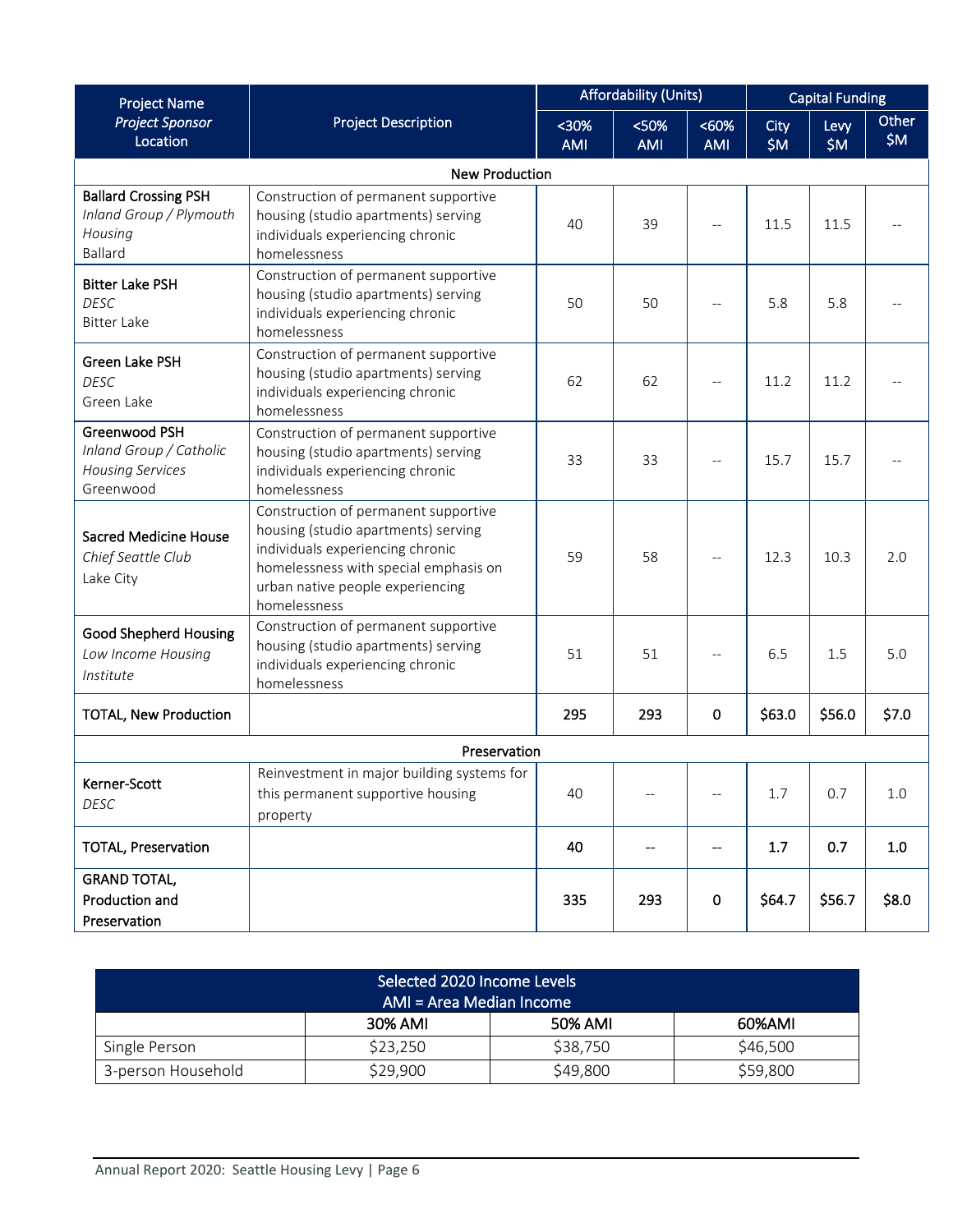#### **Funding Commitment to Extremely Low Income Households**

Under the Levy ordinance, at least 60% of the sum of Rental Production and Preservation funds, combined with Operating and Maintenance funds, must support housing affordable to people with incomes at or below 30% AMI. More than half of the funding awarded through the Rental Production and Preservation program in the first four years of the 2016 Levy will primarily serve extremely low-income households. Taken together with Operating and Maintenance Program funds, which are wholly dedicated to units regulated for extremely low income tenants, over 60% of total program funds will support housing for people with incomes at or below 30% AMI.

#### **External Leverage**

From 2017 through 2020 inclusive, on average each City dollar invested in Levy-funded projects has been matched by \$3.50 from other sources of public and private capital investment such as State and County funds, debt, and equity generated by the federal Low Income Housing Tax Credit program. As in past years, co-investment in Levy-funded projects from other public and private sources of capital will magnify the purchasing power of Levy proceeds. Inclusive of Levy and other sources of complementary City funding, each dollar of City capital investment in 2020's six Levy-funded projects (new production only) is leveraging almost \$1.70 in other capital investment, and some projects will also leverage significant operating and services funding. Private equity investment through the 9% Low Income Housing Tax Credit program continues to be the largest external fund source, with four of the six projects collectively anticipating equity investment of over \$79 million from this source. Other external sources of capital investment in 2020 include King County and the Washington State Housing Trust Fund.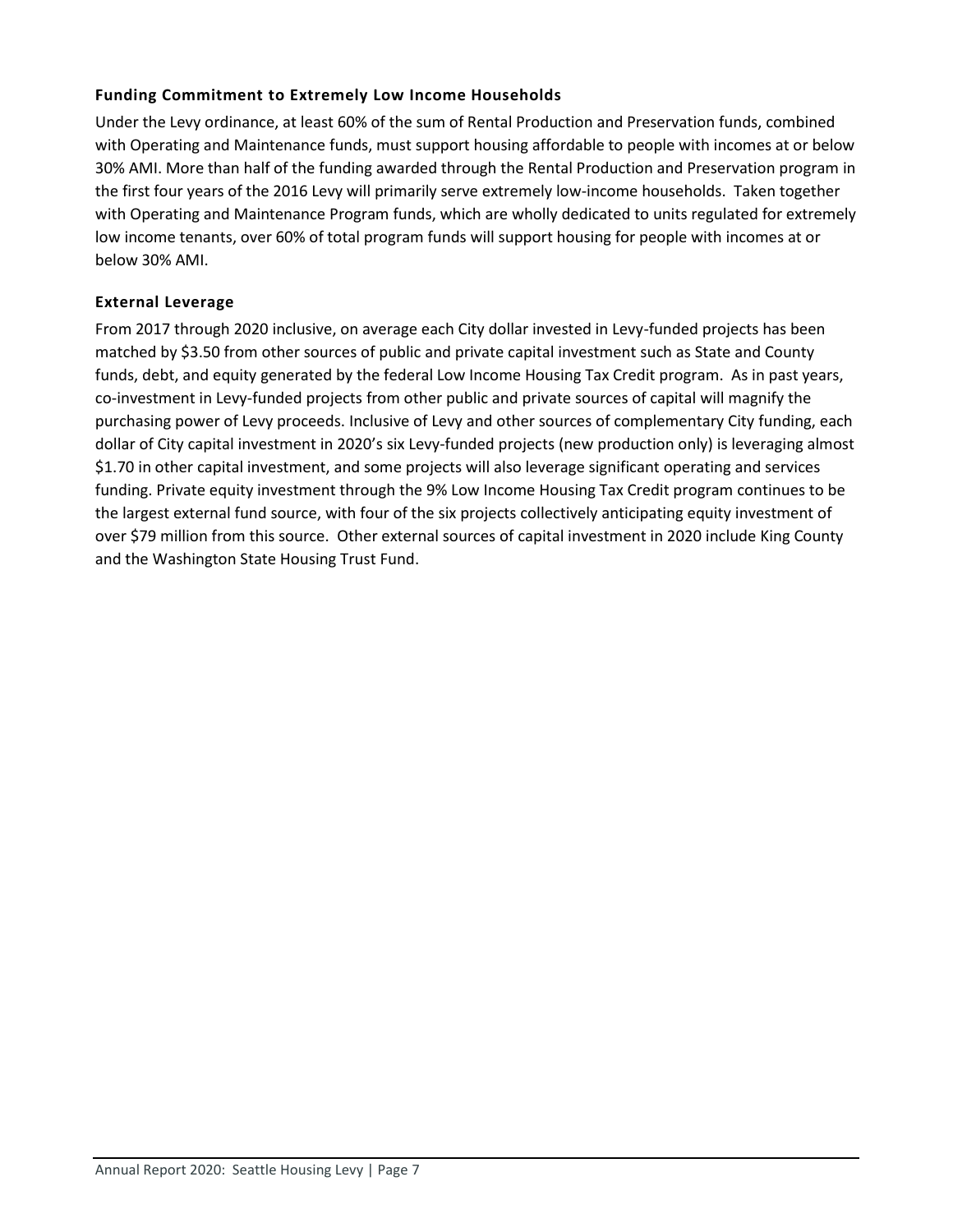# <span id="page-11-0"></span>OPERATING AND MAINTENANCE PROGRAM

The Operating and Maintenance (O&M) Program provides annual subsidies for buildings that serve extremely low-income and formerly homeless residents who pay very low rents. Levy funds, along with other critical operating subsidies, help ensure the housing is well maintained and financially viable.

Funds are available only to housing that received Housing Levy capital funds. O&M funds are typically matched with other funding for building operations and resident services.

### **2016 Housing Levy Impact Operating & Maintenance**

 $\top$ 

**2020 Outcome:** 286 rental units with executed O&M contract; up to 243 rental units identified for future support

Affordable housing projects receive a 20-year operating support commitment. Funds are allocated each year to fill the gap between a building's income and expenses, up to a maximum of \$2,500 per unit in the first year, with annual adjustments thereafter for inflation.

## **2020 Summary**

#### **Finalized O&M Contracts**

Over the course of the 2016 Levy reporting period thus far, O&M contracts have been finalized for four projects (286 units).

| <b>Project Name</b><br><b>Project Sponsor</b>            | <b>Population Served</b>                                            | Supported<br><b>Units</b><br>(maximum) | <b>First Year</b><br><b>Funding</b><br><b>Estimate</b> | <b>Funding</b><br>Award<br>(20 years) |
|----------------------------------------------------------|---------------------------------------------------------------------|----------------------------------------|--------------------------------------------------------|---------------------------------------|
| <b>Gardner House</b><br>Mercy Housing NW                 | Families experiencing<br>homelessness                               | 47                                     | \$117,500                                              | \$3.50 M                              |
| Hobson Place I<br><b>DESC</b>                            | Supportive housing for homeless<br>adults with chronic disabilities | 85                                     | \$212,500                                              | \$6.33 M                              |
| Patricia K<br>Community House Mental Health              | Supportive housing for homeless<br>adults with mental illness       | 52                                     | \$118,560                                              | \$3.86 M                              |
| <b>Bob and Marcia Almquist Place</b><br>Plymouth Housing | Supportive housing for homeless<br>adults                           | 102                                    | \$225,000                                              | \$7.44 M                              |
| <b>TOTAL</b>                                             |                                                                     | 286                                    | \$673,560                                              | \$21.13 M                             |

### **Preliminary O&M Commitments**

In advance of executing an O&M contract, OH makes preliminary commitments to projects that have been awarded Levy funds under the Rental Production and Preservation Program. Providing preliminary O&M funding commitments earlier in the development process is intended to assist project sponsors to secure other capital and operating funding. These funding commitments set the maximum number of housing units that will be supported; the final awards may be lower and will be based on the final number of eligible units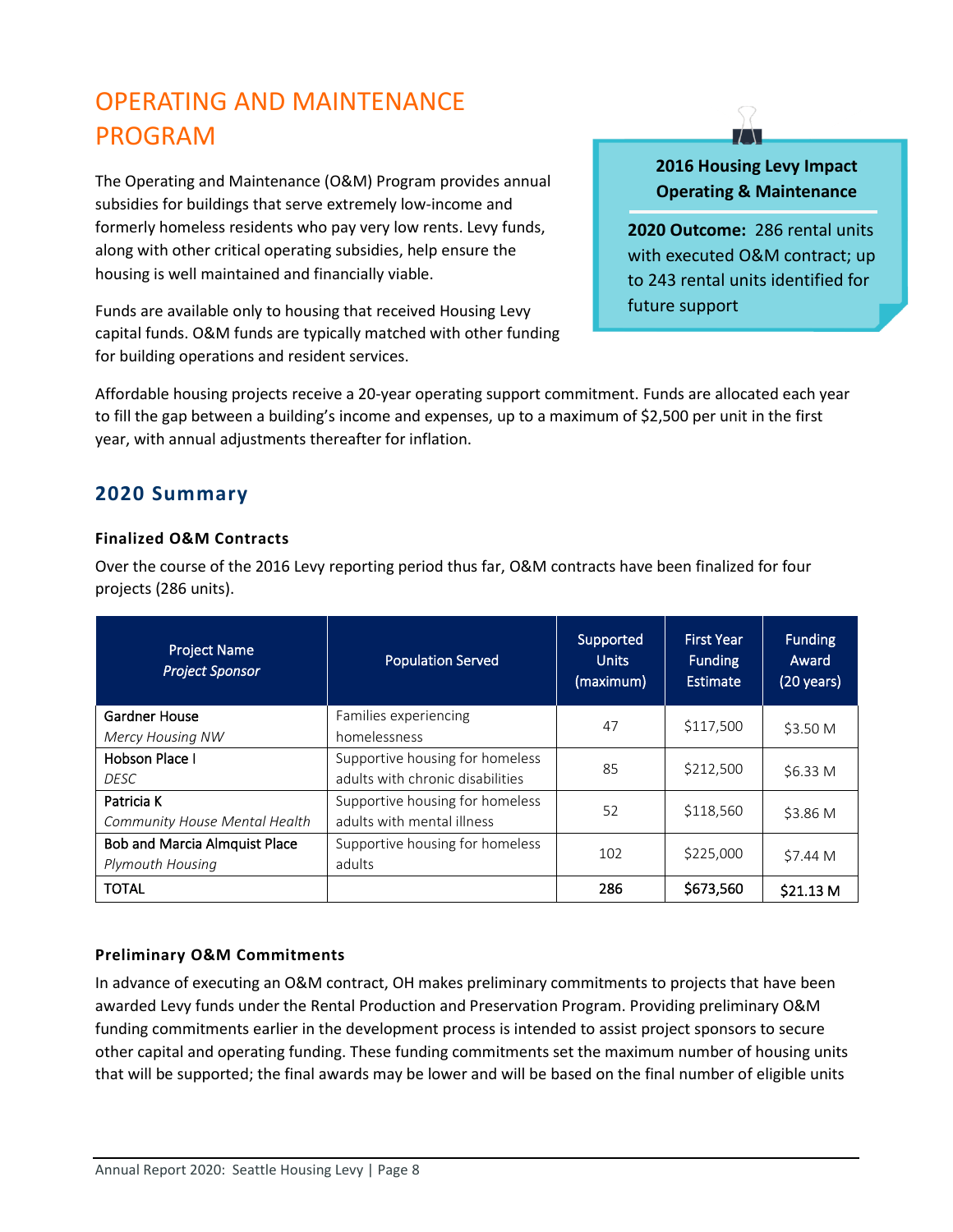affordable at or below 30% of median income, other operating subsidies secured, and projects' operating budgets.

In 2020, one Levy-funded building serving extremely lowincome and homeless residents was identified for a preliminary O&M funding commitment. An additional three projects funded prior to 2020 but not yet complete have received prior-year preliminary commitments. These preliminary commitments of up to \$17.8 M could provide annual operating subsidies for up to 243 rental units. The figures shown below set the maximum number of housing units that could be supported under these preliminary commitments; the final awards may be lower, as projects may ultimately secure other operating subsidies.

### **Operating Support Using Seattle Housing Authority Vouchers**

In addition to Levy O&M Program funds, some projects that receive Levy capital funding also apply for vouchers from Seattle Housing Authority (SHA). SHA committed 300 Section 8 vouchers to Levy-funded projects at the inception of the 2016 Housing Levy. These vouchers are "projectbased," meaning that they will provide ongoing operating subsidies to buildings rather than to individual tenants. Levy vouchers are generally awarded the year before the building will begin operations – one or two years following the capital funding award.

### OPERATING AND MAINTENANCE SUPPORT IN ACTION

*Eighty-five formerly homeless single adults now have permanent housing at DESC's Hobson Place 1. Most contended with chronic mental illness or other special needs while living on the streets. A Levy-funded operating and maintenance subsidy of about \$212,500 per year helps DESC keep the building in good working condition even though the residents can pay little to no monthly rent. Though the O&M support provides only a shallow subsidy, at Hobson Place I it combines with 63 vouchers committed to the building by Seattle Housing Authority. These combined funds allow DESC to maintain the building in peak condition, ensuring that this housing can help residents have a safe alternative to tents, tarps, and emergency rooms.* 



| <b>Project Name</b><br><b>Project Sponsor</b>            | <b>Population Served</b>                                | Supported<br><b>Units</b><br>(maximum) | <b>First Year</b><br><b>Funding</b><br><b>Estimate</b> | <b>Funding</b><br>Award<br>(20 years) |
|----------------------------------------------------------|---------------------------------------------------------|----------------------------------------|--------------------------------------------------------|---------------------------------------|
|                                                          | <b>Preliminary Commitments (2020)</b>                   |                                        |                                                        |                                       |
| Good Shepherd PSH<br>Low Income Housing Institute        | Homeless individuals                                    | 48                                     | \$120,000                                              | \$3.5 <sub>M</sub>                    |
|                                                          | <b>Preliminary Commitments (Prior Year)</b>             |                                        |                                                        |                                       |
| Chief Seattle Club ?al ?al Housing<br>Chief Seattle Club | Homeless and low-income<br>individuals, Native oriented | 60                                     | \$150,000                                              | \$4.4 M                               |
| K Site Housing<br>Plymouth Housing                       | Formerly homeless individuals                           | 91                                     | \$227,500                                              | \$6.7 M                               |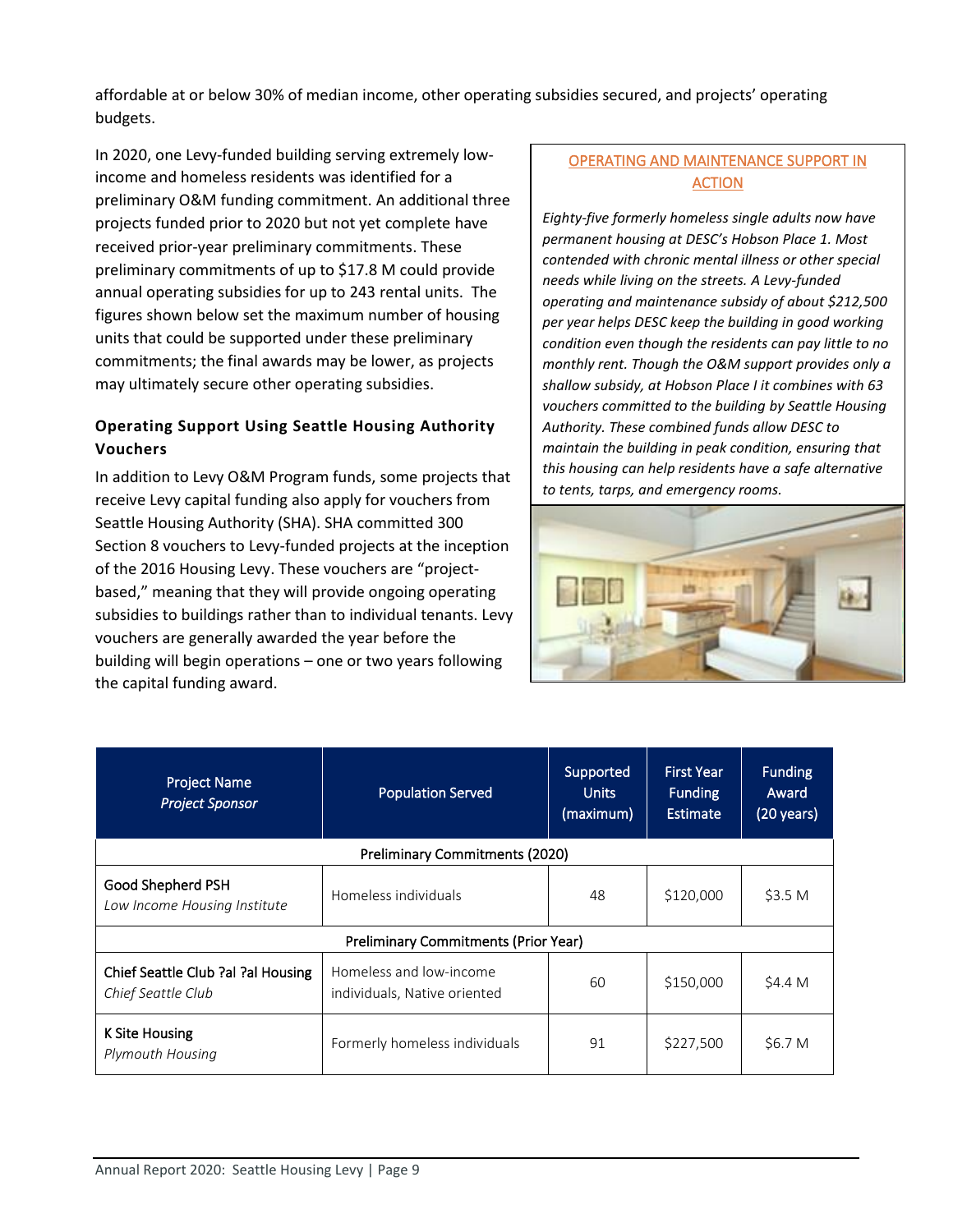| <b>Yancy Street Housing</b><br><b>Transitional Resources</b> | Homeless and low-income<br>individuals with serious and<br>persistent mental illness | 44  | \$110,000 | \$3.2 M  |
|--------------------------------------------------------------|--------------------------------------------------------------------------------------|-----|-----------|----------|
| <b>TOTAL</b>                                                 |                                                                                      | 243 | \$607,500 | \$17.8 M |

At the time of reporting, OH and SHA have assigned 133 of the 300 vouchers. These vouchers will support operations in four buildings that were awarded capital funds under the 2016 Levy. In Spring 2021 OH and SHA will issue an RFP for additional vouchers as well as a new round of Levy-funded operating and maintenance support.

Separately, SHA will allocate additional vouchers to replacement housing at Yesler Terrace that receives Levy capital funding. The Yesler Family Housing project, funded in 2018, will receive 92 project-based vouchers.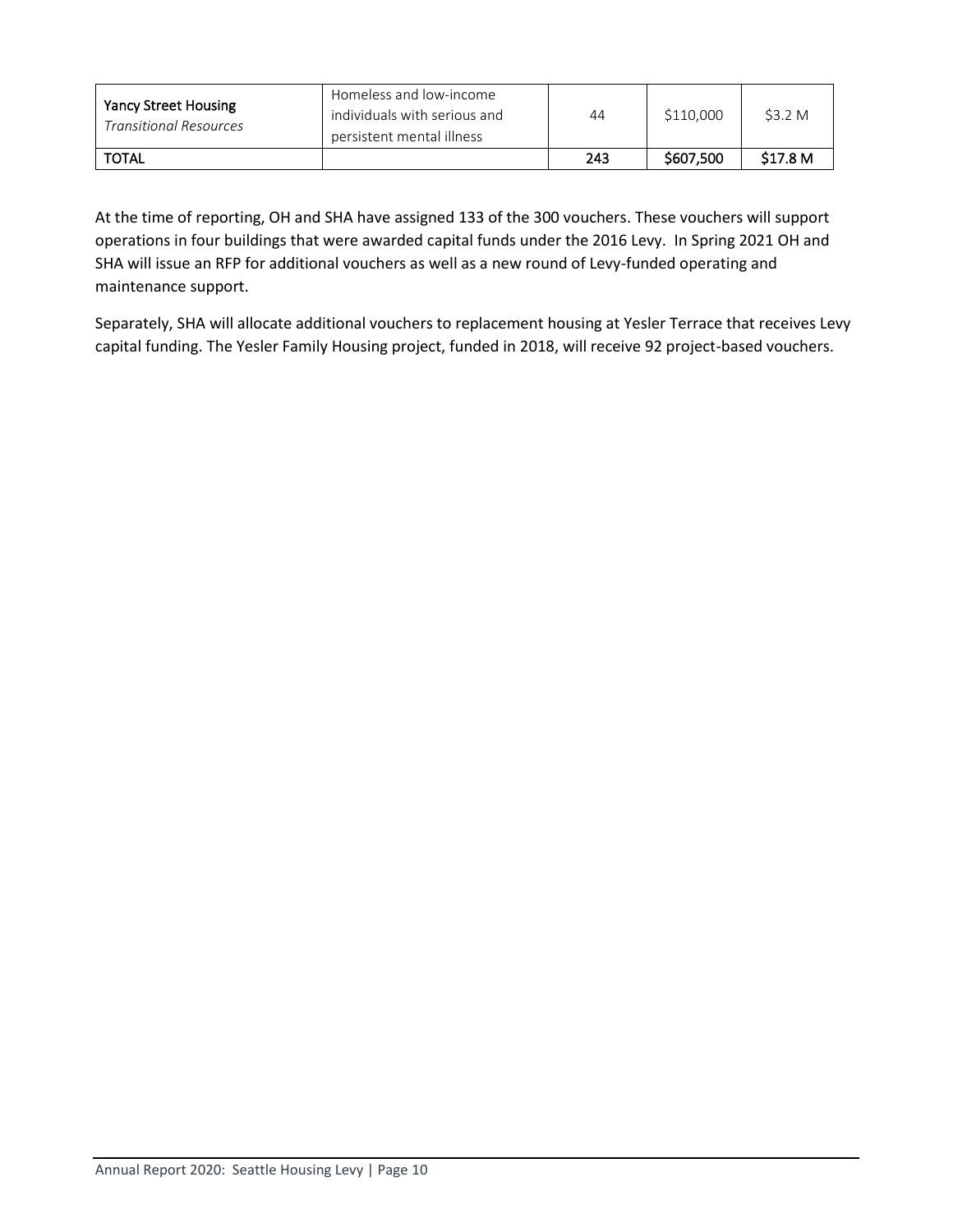# <span id="page-14-0"></span>HOMELESSNESS PREVENTION AND HOUSING STABILITY SERVICES PROGRAM

The Seattle Human Services Department (HSD) administers the Homelessness Prevention and Housing Stability Services Program which serves families and individuals who are either at imminent risk of homelessness (Prevention) or experiencing homelessness (Rapid Rehousing).

The Program provides case management and rent assistance for eligible households at or below 50% of area median income (AMI). Program funding can be used for case management that includes landlord negotiations, connection to mainstream benefits,

# **2016 Housing Levy Impact Homelessness Services**

 $\top$ 

**7-year Goal:** 4,500 households assisted 2017-2019 total households assisted: 2,302

**2020 Outcome:** 538 households supported

budgeting, direct referrals to legal eviction prevention resources, and financial assistance as needed. Financial assistance can include rent assistance, security and utility deposits, move in costs, rent and utility arrears, and moving fees paid directly to landlords and/or organizations, not households.

The Program funds two distinct interventions:

- **Homelessness Prevention** serves households at imminent risk of homelessness to maintain their housing. Households seeking homeless prevention services access services via referrals from 2-1-1, walk in, or direct contact with the agencies.
- **Rapid Rehousing** serves households experiencing homelessness to move into stable housing after living in a car, shelter, or a place not meant for human habitation. Household access Rapid Rehousing via the Coordinated Entry for All (CEA) System

Program activities and performance are monitored with the region's Homelessness Management Information System (HMIS) called Clarity.

### **2020 Summary**

In 2020, HSD contracted with seven different community-based nonprofit agencies for \$2.07 million in Housing Levy funds. Each agency offers rich culturally and linguistically relevant services, targets services to historically underserved communities and communities with emerging needs, and provides specialized programs for a range of household types.

In total, 538 households received case management and rent assistance, as needed, in six homelessness prevention and two rapid rehousing programs. In 2020, 385 households exited the programs, and 157 were still enrolled going into 2021.

### **Homelessness Prevention**

The programs offered by the following community-based nonprofit agencies assisted 421 households who were at imminent risk of homelessness. Households were enrolled an average of 107 days from initial case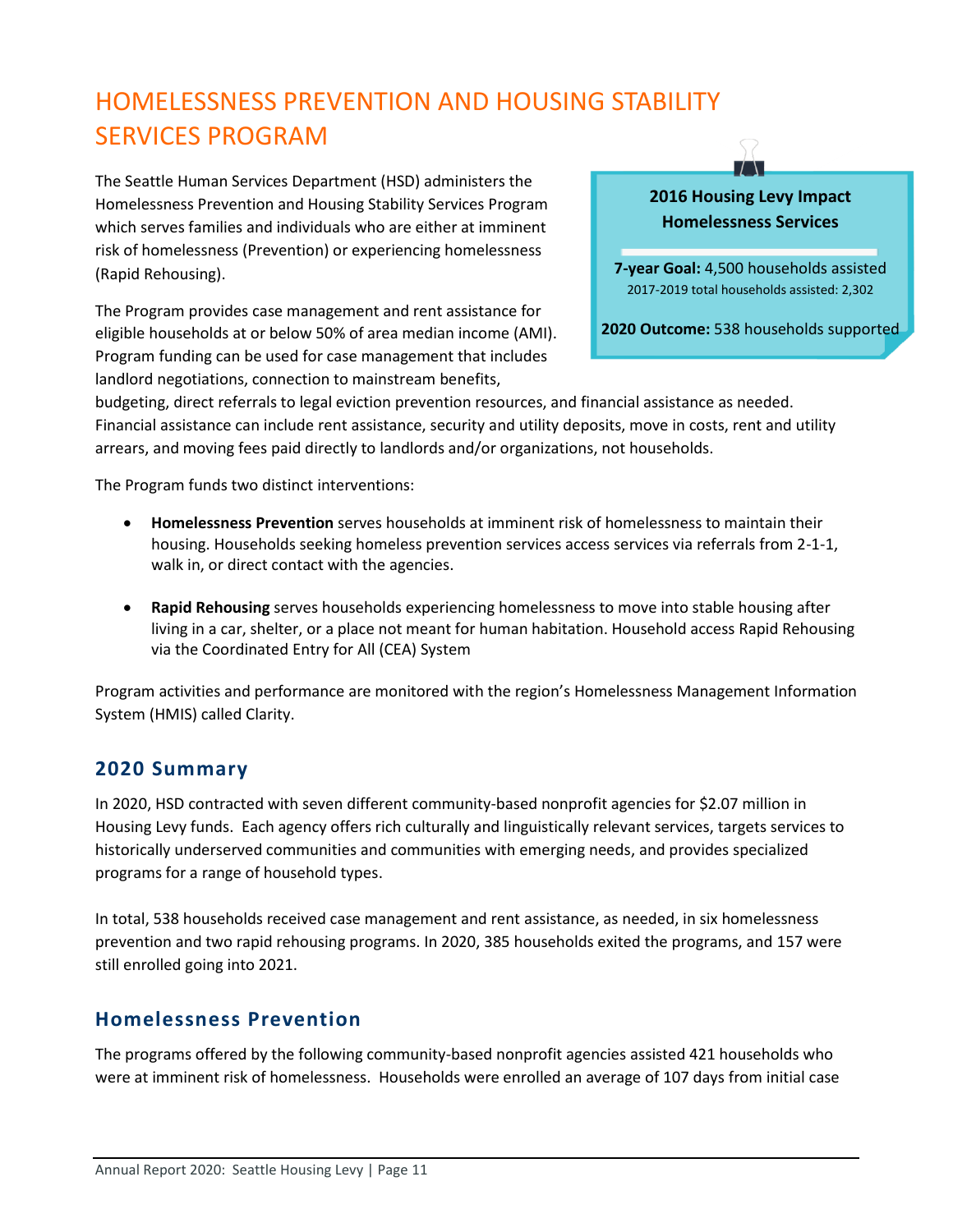management appointment until both case management and rent assistance ended. Direct financial assistance averaged \$1,943 per household, which was fully funded with Housing Levy funds.

| <b>Homelessness Prevention</b>      | Contracted Levy Investment |
|-------------------------------------|----------------------------|
| Neighborhood House                  | \$491,173                  |
| <b>YWCA</b>                         | \$256,849                  |
| Interlm Community Development Assoc | \$373,714                  |
| El Centro de la Raza                | \$144,813                  |
| <b>Muslim Housing Services</b>      | \$160,300                  |
| St. Vincent de Paul                 | \$150,000                  |
| HP Total                            | \$1,576,849                |

Performance measures for Homelessness Prevention include:

- Retention of permanent housing: 94% of households successfully maintained their housing when they exited the program.
- Housing stability at 6 months: Of those households who received prevention assistance in 2020 alone, 99.6% retained their housing during the 6-month period after receiving that assistance.<sup>[1]</sup>
- Housing stability at 12 months: Of those households who maintained their housing after receiving prevention assistance in 2019, 97% retained their housing during the 12-month period after receiving that assistance.

| <b>Household Demographics</b>                       | <b>Homelessness Prevention</b> |
|-----------------------------------------------------|--------------------------------|
| Households below 30% AMI                            | 89%                            |
| Households with minor children                      | 35%                            |
| Number of household members that are minor children | 287                            |
| Head of Household less than 25 years of age         | 4%                             |
| Head of Household with Race other than White        | 75%                            |
| Head of Household with Race as White                | 22%                            |
| Head of Household with Ethnicity as Hispanic/Latino | 12%                            |
| Race Data Unknown, Refused, Not Collected           | 3%                             |

While Levy resources did not directly contribute to emergency rental assistance funding that HSD administered in response to pandemic-related financial hardships, five of the seven Levy-supported community-based nonprofit agencies were primed to deliver this federally funded assistance to impacted tenants. Using Federal CARES Act funds, these agencies rapidly coordinated across multiple programs to support communities most at risk of eviction due to COVID impacts to household incomes. Between July to December 2020 an additional 205 households at or below 50% AMI were supported with direct emergency

*<sup>[1]</sup>* Based on HMIS data of the 313 households that exited a Prevention program and maintained their current housing situation at least 6 months after their exit from that program. The 6-month return rate could increase up until 6/30/2021 as this is a full 6 months after the last possible exit to permanent housing in 2020. Data capture if a household subsequently enrolls in a program in HMIS that indicates they are experiencing homelessness (e.g. enrolls in an emergency shelter). This number only includes individuals who consent to sharing their personally identifiable information in HMIS.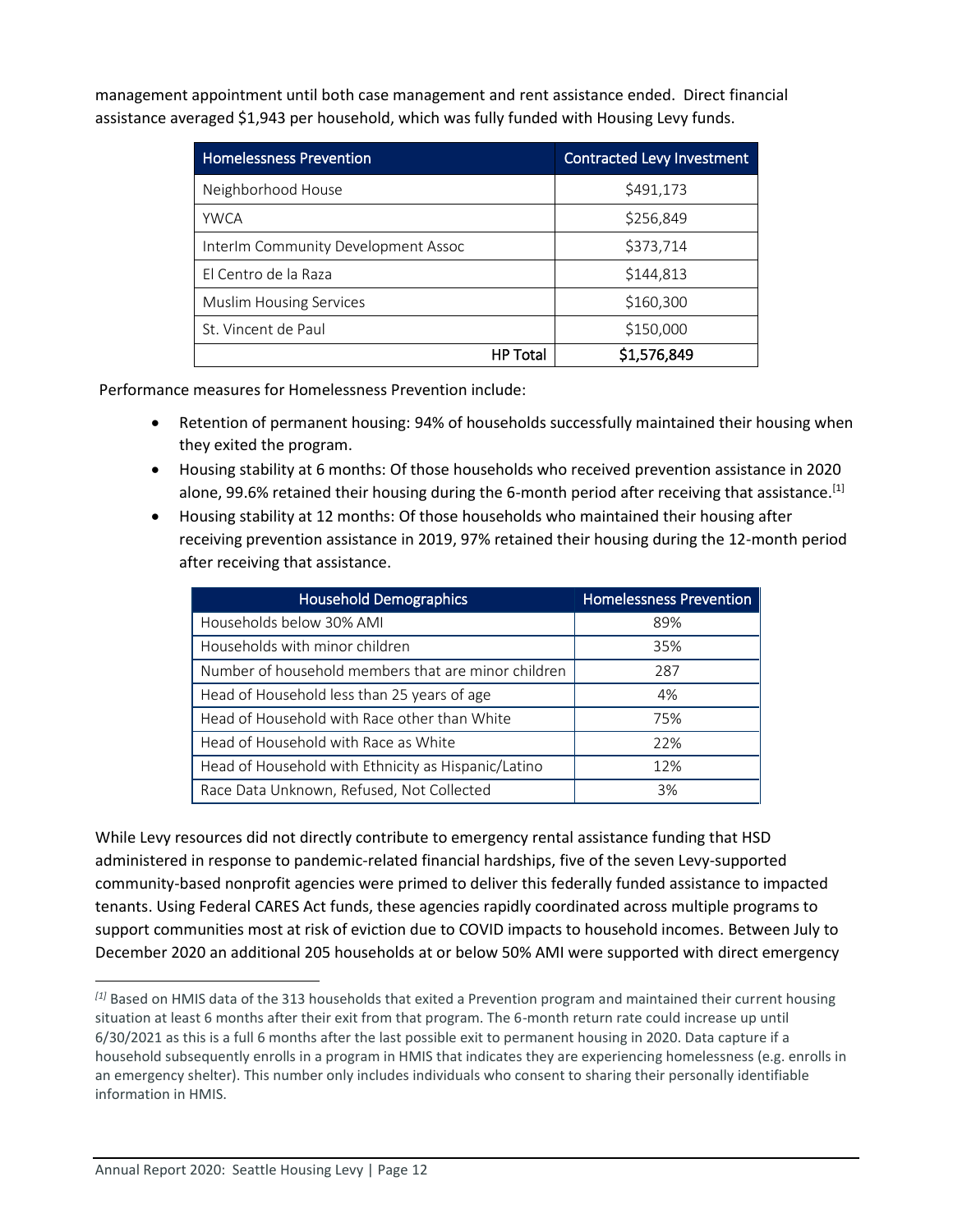rental assistance averaging \$1,966 per unduplicated eligible household to cover current rent and rent arrears.

# **Rapid Rehousing**

Two agencies assisted 117 households to move into stable housing from homelessness – living in a car, shelter or a place not meant for human habitation. Households were enrolled an average of 285 days from the initial case management appointment until rent assistance and case management ended. Direct financial assistance averaged \$2,208 of Housing Levy funds per household; households received an average of \$3,034 in client assistance including other funds also administered by HSD.

| <b>Rapid Rehousing</b> |                  | Contracted Levy Investment |
|------------------------|------------------|----------------------------|
| CCS                    |                  | \$267,074                  |
| YWCA                   |                  | \$229,629                  |
|                        | <b>RRH Total</b> | \$496,703                  |

Performance measures for Rapid Rehousing include:

- **Exits to Permanent Housing**: 91% of households successfully achieved permanent housing upon exiting the program.
- **Housing stability at 6 months after exit:** Of those households who exited to permanent housing in 2020, 0% returned to using the homeless system within 6 months of their program exit. We can report on returns to the homeless system for the 2019 households in July 2020.<sup>2</sup>
- **Housing stability at 12 months**: Of those households who exited to permanent housing in 2019, 6% returned to homelessness within 12 months of their program exit.

| <b>Household Demographics</b>                       | <b>Rapid Rehousing</b> |
|-----------------------------------------------------|------------------------|
| Households below 30% AMI                            | 85%                    |
| Households with minor children                      | 91%                    |
| Number of household members that are minor children | 225                    |
| Head of Household less than 25 years of age         | 9%                     |
| Head of Household with Race other than White        | 71%                    |
| Head of Household with Race as White                | 26%                    |
| Head of Household with Ethnicity as Hispanic/Latino | 12%                    |
| Race Data Unknown, Refused, Not Collected           | 3%                     |

*<sup>[2]</sup>* Based on HMIS data of the 48 households that exited a Rapid Rehousing program to a permanent destination (e.g. Rental by client, no ongoing housing subsidy) in 2020. The 6-month return rate could increase up until 6/30/2021 as this is a full 6 months after the last possible exit to permanent housing in 2020. Return to System data captures if a household subsequently enrolls in any HMIS. This number only includes individuals who consent to sharing their personally identifiable information in HMIS.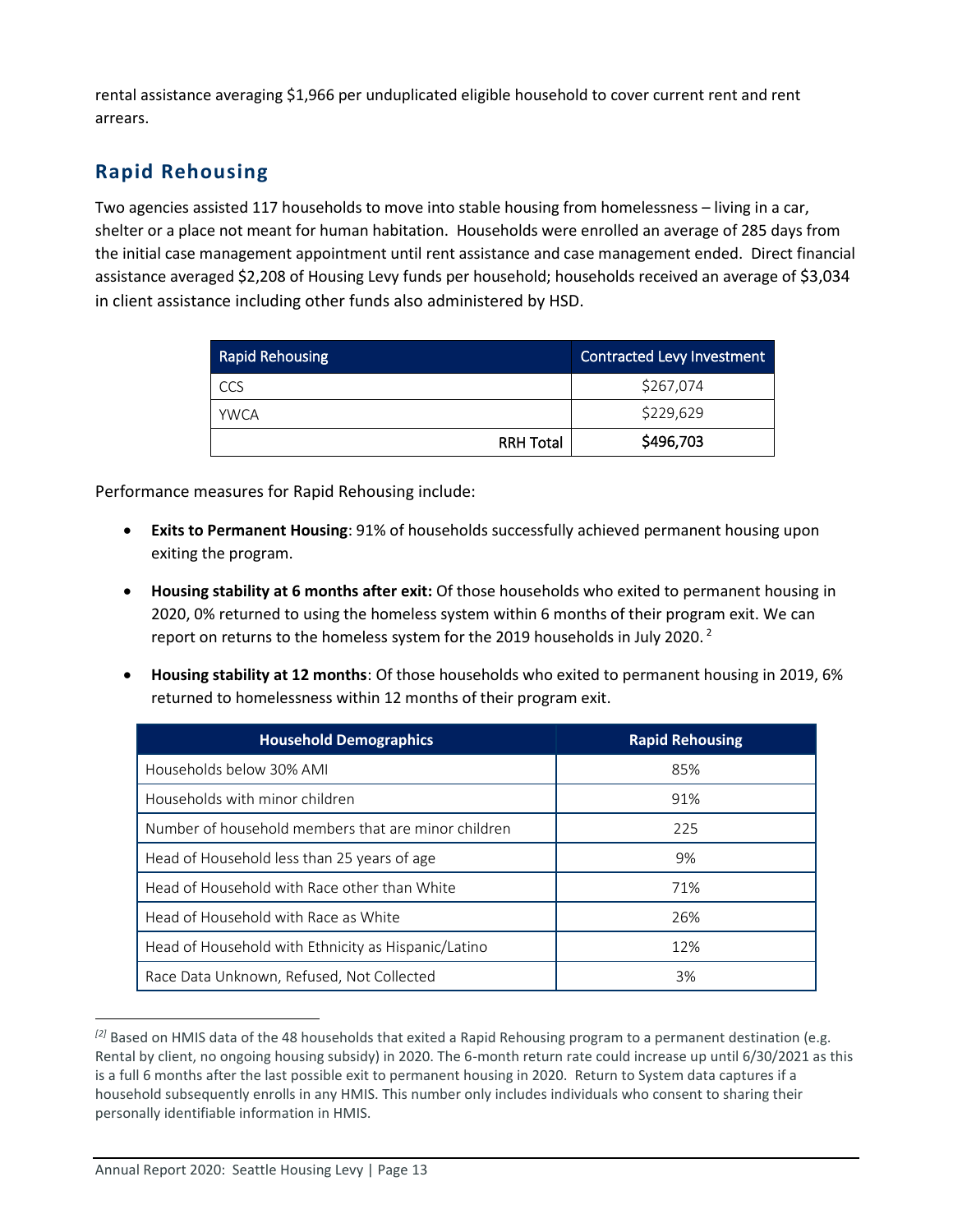# <span id="page-17-0"></span>HOMEOWNERSHIP PROGRAM

The Homeownership Program creates and sustains homeownership opportunities for low-income Seattle residents. Approximately \$1.4 million in new funding is available annually, plus funds carried forward from the 2009 Housing Levy and down payment loan repayments from prior housing levies. Funds support four program areas, the latter two of which were newly introduced under the 2016 Levy.

### **2016 Housing Levy Impact Homeownership**

**2020 Outcome:** 60 low-income homeowners and first-time homebuyers assisted

- **Development:** Acquire or construct homes that are sold to first-time homebuyers with income up to 80% AMI. Homes are resale-restricted so as to be available and affordable for eligible buyers for a minimum of 50 years.
- **Purchase Assistance:** Assist first-time homebuyers with income up to 80% AMI to purchase a home anywhere in Seattle. Buyers access Levy funding through participating nonprofit housing agencies and mortgage lenders. Upon resale or refinancing, loans are repaid to the Program to assist additional homebuyers.
- **Home Repair:** Make grants to homeowners with income up to 50% AMI who need to make critical home repairs and are unable to access a home repair loan. Repairs improve living conditions, help owners access weatherization grants, and help preserve the home.
- **Foreclosure Prevention:** Assist homeowners with income up to 80% AMI to pay housing-related costs that are necessary to avert foreclosure and remain successfully in their homes and communities.

### **Summary**

The Program awarded \$1.61 million for housing development or acquisition and nearly \$201,000 in home repair grants. Demographic and income information for all assisted homeowners is reported in the **2020 Office of Housing Investments Report**. Program milestones for 2020 included:

- 17 new, permanently affordable homes will be constructed as part of two different projects
- 10 new homebuyers purchased a home through the resale of permanently affordable homes previously funded by the Program
- 29 low-income homeowners received grants for urgent home repairs
- 4 current homeowners were able to avoid foreclosure and stay in their homes

In addition, 8 new homebuyers purchased a home using purchase assistance loans. None was funded by the 2016 Levy, though five were funded with carryover funds from the 2009 Levy.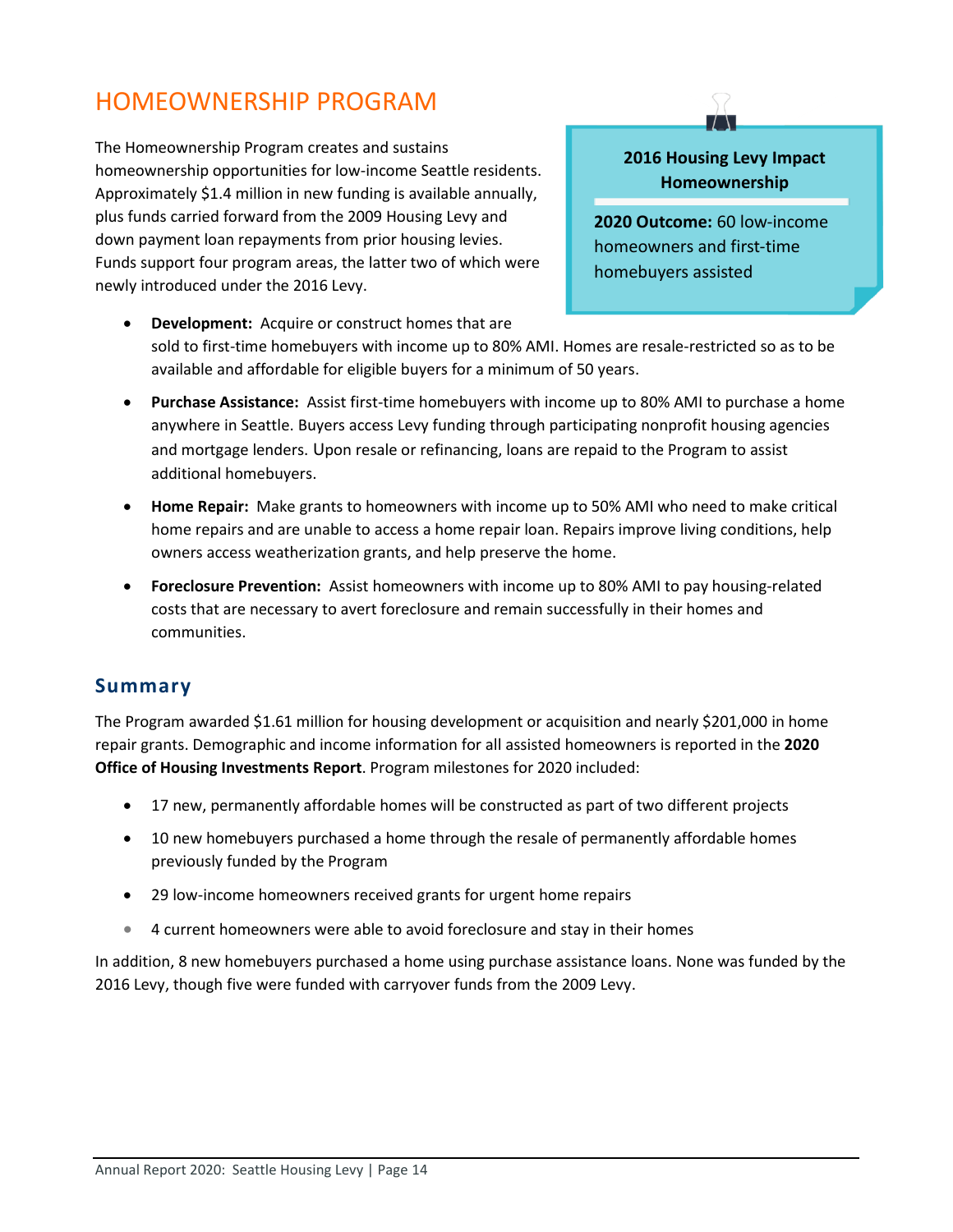# **Homeownership Development**

| <b>Project Name</b><br><b>Sponsor</b>                               | <b>Description</b>                                                                       | Housing<br><b>Units</b> | Levy Funding |
|---------------------------------------------------------------------|------------------------------------------------------------------------------------------|-------------------------|--------------|
| South Park Cottages<br>Habitat for Humanity,<br>Seattle-King County | New construction of 13 resale-restricted,<br>permanent affordable two-bedroom cottages   | 13                      | 910,000      |
| <b>Trenton Four</b><br>Habitat for Humanity,<br>Seattle-King County | New construction of 4 resale-restricted, permanent<br>affordable three-bedroom townhomes | 4                       | 400,000      |
| Total                                                               |                                                                                          | 17                      | \$1,310,000  |

# **Home Purchases to Sustain Affordability**

Another funding award of \$300,000 was made in 2020 to support the acquisition and rehabilitation of three homes. This funding will continue to allow Habitat for Humanity to convert three Seattle homes from the down payment assistance model to a permanently affordable model to ensure homes continue to be affordable to lowincome, first-time homebuyers for at least 50 years. Historically, OH had supported Habitat for Humanity homebuyers through down payment assistance loans. Those loans were paid back to OH when the homeowner sold, but with no guarantee of ongoing affordability.

Though the \$300,000 award is counted towards 2020 financial commitments, the three units that were converted to permanent affordability will be counted towards 2020 goals only upon sale to an income-qualified household.

# **Permanently Affordable Homeownership Resales**

Over the last 20 years the Office of Housing has invested in the creation of homes for ownership that are permanently affordable or resale-restricted. Eligible homebuyers purchase homes at affordable prices and in exchange limit the price at which they can sell that home to another income-eligible homebuyer in the future. Ten such resales occurred in 2020. This is the power permanent affordability: prioryear funding can continue to serve income-eligible homebuyers and will do so well into the future.



#### AFFORDABLE HOMEOWNERSHIP RESALES IN ACTION

*Asha is a single mother and speechlanguage pathologist who relocated to the Seattle after starting a career in King County. Asha and her family love the Seattle area but the rising cost of living made them feel like they might have to relocate at any time. Using funds from the Seattle Housing Levy, Habitat for Humanity Seattle – King County provided Asha and her children a chance to purchase their own home. The purchase offered so much more than a house; it gave Asha and her family the stability and security of ownership, the opportunity to remain Seattle, and a sense of belonging in their community and stability in their neighborhood school*.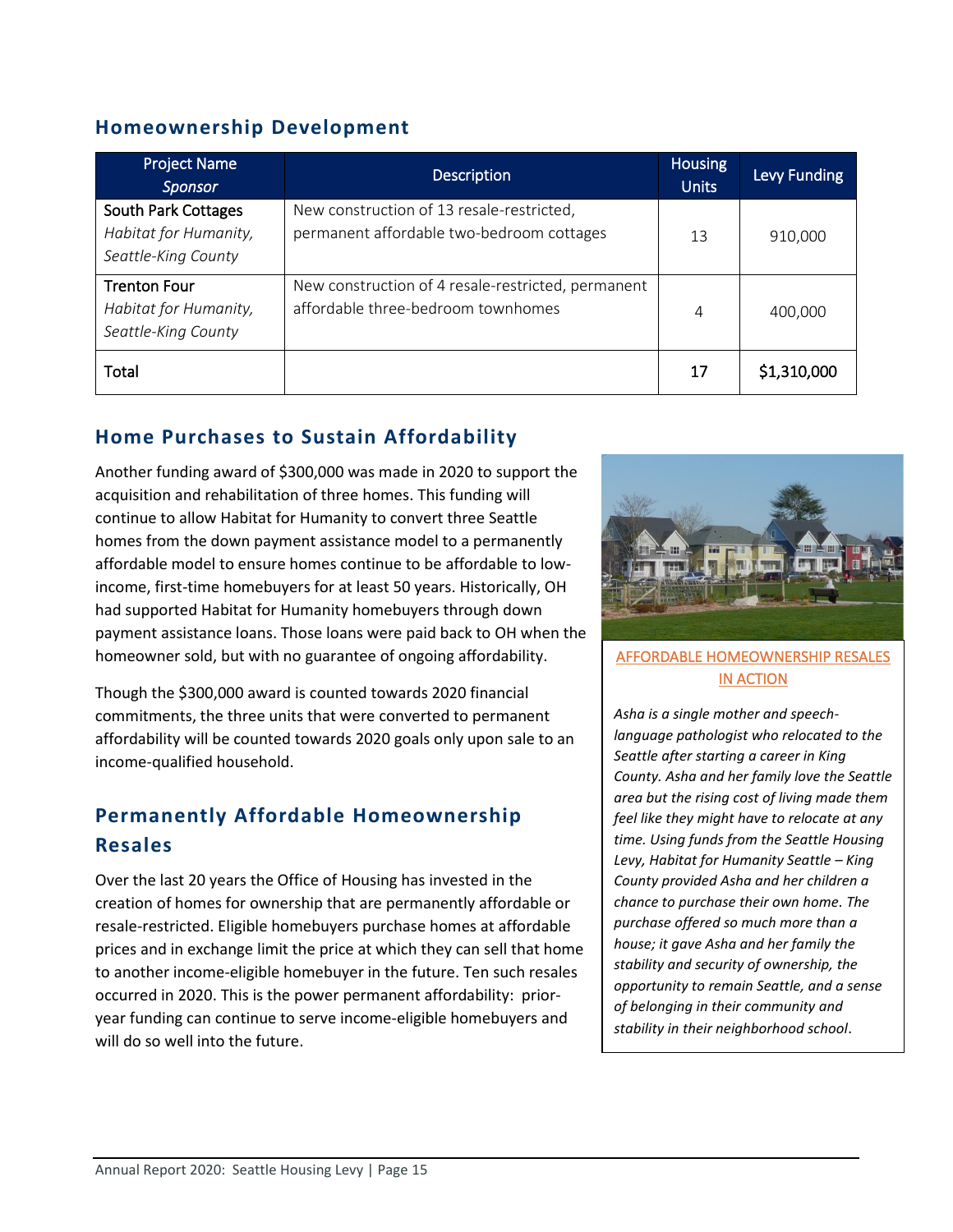### **Home Purchase Loans**

Lending programs typically provide home purchase loans to eligible buyers over the 12 to 18 months following a Levy funding award. During the 2016 Levy period thus far, the participating lending organizations continued to provide most down payment assistance with funds awarded under the 2009 Housing Levy; in 2020 five down payment assistance loans were made using the 2009 Housing Levy and three were made using current non-Levy sources. None of these home purchase loans have been counted towards 2016 Levy's seven-year goal.

## **Home Repair Grants**

In 2020 OH awarded 30 grants totaling \$200,820 to 29 low-income homeowners. These grants funded small, urgent home repairs. The average grant was \$6,694; typical repairs addressed problems with windows, doors, roofs, electrical, plumbing, siding, exterior painting, and flooring. Most homeowners had extremely low incomes (86 percent at or below 30% of area median income) and over half of the residents in these households were aged 60 or above.

The year 2020 was notable because the number of home repair grants grew in relation to home repair loans funded from sources other than the Levy. Loans, which require significant paperwork and in-person meetings, became less practical under COVID-19 restrictions. The Levy-funded grant program, introduced for the first time under the 2016 Levy, helped the overall home repair program adapt to 2020's more challenging environment and underscores the way in which this Levy program positioned OH staff to continue to serve low-income homeowners for whom the loan-based home repair program was no longer practical.

## **Foreclosure Prevention**

In the spring of 2018, OH contracted with local nonprofit HomeSight to administer a Levy-funded foreclosure prevention program. OH has since extended HomeSight's contract to administer the Homeowner Stabilization Pilot Program. This pilot program was designed to prevent the displacement of homeowners at risk of foreclosure. During 2020 HomeSight originated four loans to homeowners to avoid foreclosure.



#### HOME REPAIR GRANTS IN ACTION

*Back in 1962 Willie and her husband bought this 1910 home in Seattle's Central District and raised a family. After her husband's death, Willie wanted to stay in her home of more than 50 years but one morning woke up to no hot water. An inspection showed a blocked sewer drain. Water had invisibly seeped through the clay sewer pipe, gradually damaging the adjacent porch. A \$10,000 Levy-funded grant covered the cost of the repairs and a new water heater. With City staff hiring the contractors and managing the work, Willie didn't have to oversee the project on her own – nor watch her beloved home fall into disrepair.* 

Office of Housing staff anticipate the need for such assistance to increase significantly as borrowers lose protections availed by temporary COVID relief forbearances. Staff are in regular discussions with the program administrator and local housing counselors about how to best meet the need of low-income homeowners facing foreclosure and to respond to fill any programmatic and funding gaps left by emerging federal and state programs and mandates.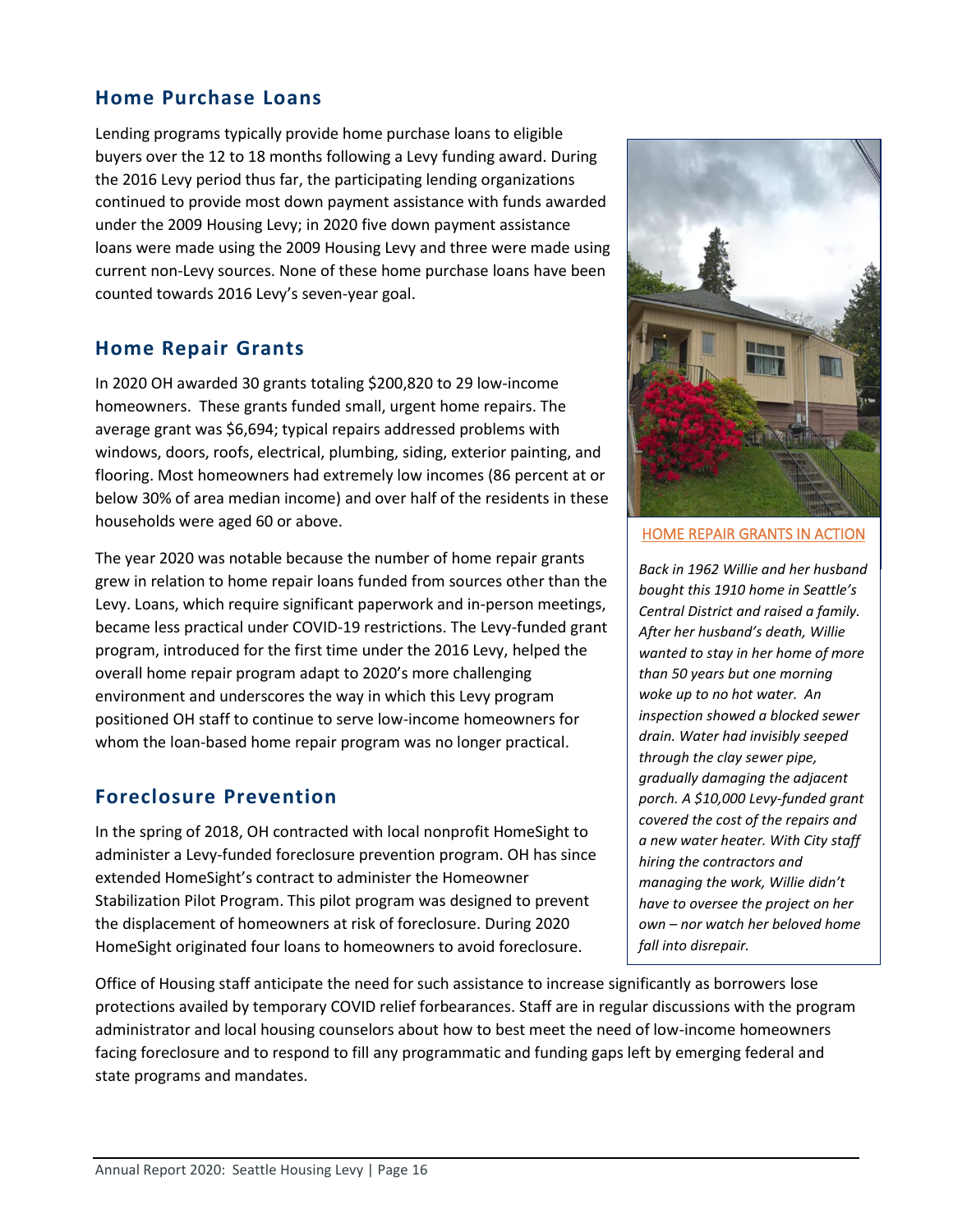# <span id="page-20-0"></span>ACQUISITION AND PRESERVATION PROGRAM

The Acquisition and Preservation Program provides short-term financing for strategic acquisition of sites or buildings for lowincome rental or ownership housing development or preservation. Loan terms of up to five years allow for strategic planning for use of the site, community engagement, formation of development partnerships, and securing funding for housing and other building uses.

**2016 Housing Levy Impact Acquisition & Preservation**

 $\perp$ 

 **Estimated Homes to be developed:** 1,145

The Office of Housing is authorized to have up to \$30 million in A&P Program loans outstanding at any time. Because they are to be repaid within a five-year timeframe, A&P loans are funded from Levy proceeds dedicated to other Housing Levy programs but are not yet needed for planned projects. Housing outcomes are tracked but the program does not have a housing production goal.

Project sponsors must demonstrate that acquisition financing is necessary for the project to proceed. Loans can be made for land or buildings, including occupied buildings where low-income residents are at risk of displacement. A minimum 20-year affordability period is required.

The loans are repaid when permanent project financing is secured. If long-term City financing is invested in the property, the affordability requirement is extended to 50 years.

## **2017-2020 Summary**

During the 2016 Levy period, OH has made nine loans under the A&P Program totaling approximately \$53.4 million. Because one loan captured three properties, the A&P Program has now financed acquisition of 11 buildings or building sites which will produce a total of 1,145 affordable apartments. Three loans closed in 2020, one of which was repaid later in 2020. No other loans were repaid in 2020.

As of 2020 outstanding A&P loans total \$32.9 million, \$18.1 million of which counts towards the \$30 million cap on outstanding A&P Program loans. (Loans for the acquisition of buildings with a federal rental assistance contract are excluded from the \$30 million loan cap. One outstanding loan totaling \$14.8 million provided short-term financing for three buildings owned and subsidized by the federally-funded Seattle Housing Authority.)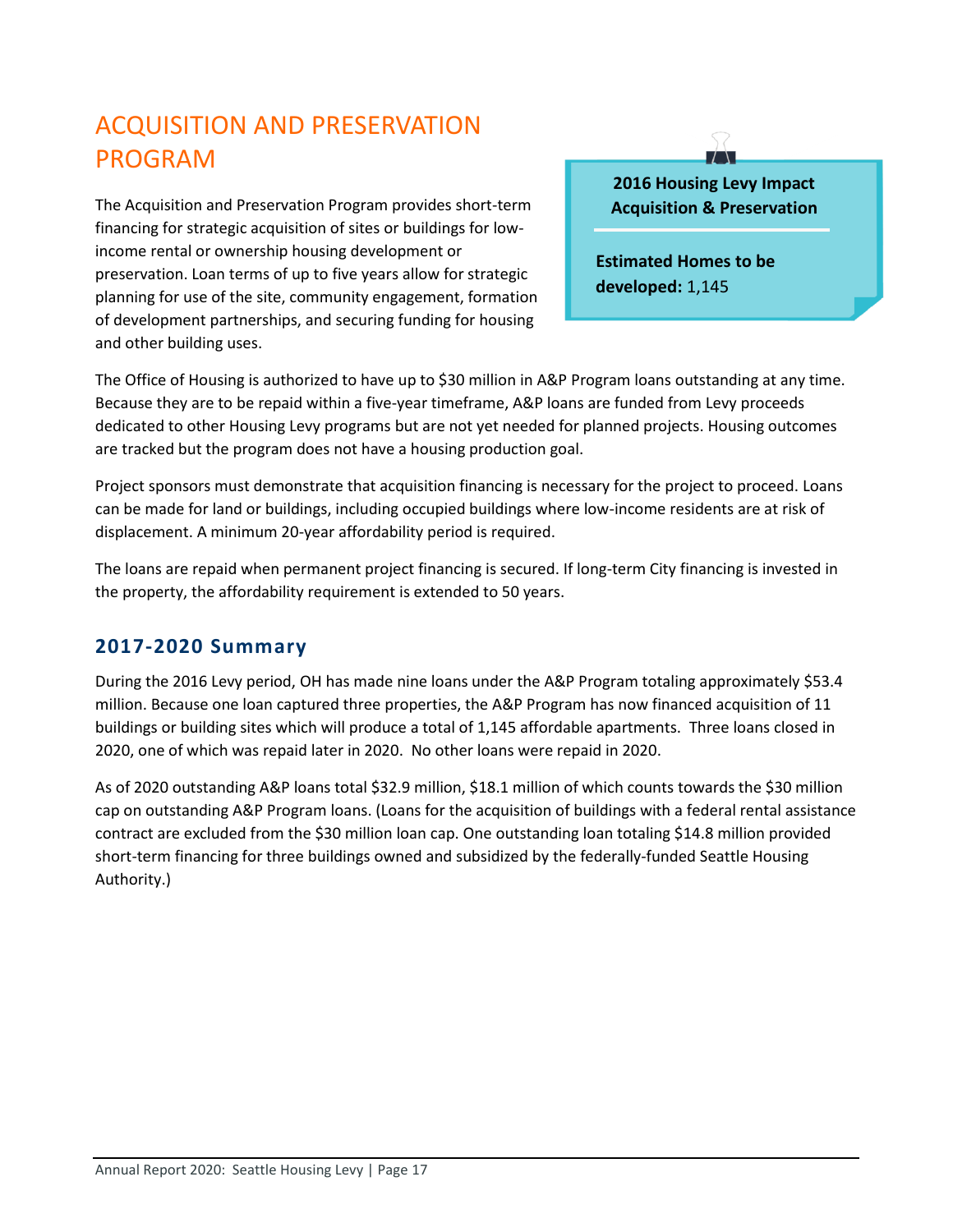| <b>Project Name</b>                                                       | <b>Description</b>                                                                                           | <b>Affordable</b>    | <b>Loan Amount</b> | <b>Status</b>                                                                          |  |  |
|---------------------------------------------------------------------------|--------------------------------------------------------------------------------------------------------------|----------------------|--------------------|----------------------------------------------------------------------------------------|--|--|
| <b>Project Sponsor</b>                                                    |                                                                                                              | <b>Housing Units</b> | (SM)               |                                                                                        |  |  |
| <b>Outstanding Loans</b>                                                  |                                                                                                              |                      |                    |                                                                                        |  |  |
| Africatown Plaza<br>Community Roots<br>Housing and<br>Africatown CLT      | Site acquisition for rental<br>housing, potential<br>homeownership component<br>for families and individuals | 134                  | 4.5                | Loan closed 2017                                                                       |  |  |
| Madison<br>Apartments<br>Southport                                        | Acquisition and preservation<br>of expiring tax credit building                                              | 73                   | 7.1                | Loan closed 2018                                                                       |  |  |
| <b>Link Studios</b><br>Mt. Baker Housing<br>Association                   | Acquisition of affordable<br>newly constructed micro-unit<br>building                                        | 60                   | 3.0                | Loan closed 2018                                                                       |  |  |
| <b>Trenton Site</b><br>Mt. Baker Housing<br>Association                   | Site acquisition for rental<br>housing for families and<br>individuals                                       | 200                  | 3.5                | Loan closed 2020                                                                       |  |  |
| Golden Sunset                                                             | Acquisition of three Seattle                                                                                 | 57                   |                    | Loan closed 2020                                                                       |  |  |
| <b>Martin Luther King</b><br>Apartments                                   | Housing Authority buildings;<br>City of Seattle regulatory                                                   | 117                  | 14.8               |                                                                                        |  |  |
| <b>Weller Apartments</b>                                                  | agreement recorded on top<br>of existing SHA use restriction                                                 | 50                   |                    |                                                                                        |  |  |
| <b>TOTAL</b>                                                              |                                                                                                              | 691                  | \$32.9 M           |                                                                                        |  |  |
| Loans Repaid                                                              |                                                                                                              |                      |                    |                                                                                        |  |  |
| <b>Mount Baker Family</b><br>Housing<br><b>Mercy Housing</b><br>Northwest | Site acquisition for rental<br>housing for families, including<br>homeless families                          | 94                   | 3.3                | OH permanent<br>financing awarded<br>in 2017;<br>Loan repaid 2018                      |  |  |
| <b>Willow Crossing</b><br><b>GMD Development</b>                          | Acquisition of development<br>site                                                                           | 213                  | 5.7                | Loan closed 2018;<br>Loan repaid 2019                                                  |  |  |
| <b>Encore Apartments</b><br><b>GMD</b>                                    | Site acquisition for rental<br>housing for families and<br>individuals                                       | 60                   | 4.6                | Loan closed 2018;<br>OH permanent<br>financing awarded<br>2018 and loan<br>repaid 2019 |  |  |
| <b>Eclipse Fremont</b><br><b>GMD Development</b>                          | Acquisition of a permitted<br>site for development of<br>affordable rental housing                           | 87                   | 6.9                | Loan closed 2020;<br>OH permanent<br>financing awarded<br>and loan repaid in<br>2020   |  |  |
| <b>TOTAL</b>                                                              |                                                                                                              | 394                  | \$20.5 M           |                                                                                        |  |  |
| <b>GRAND TOTAL</b>                                                        |                                                                                                              | 1,145                | \$53.4 M           |                                                                                        |  |  |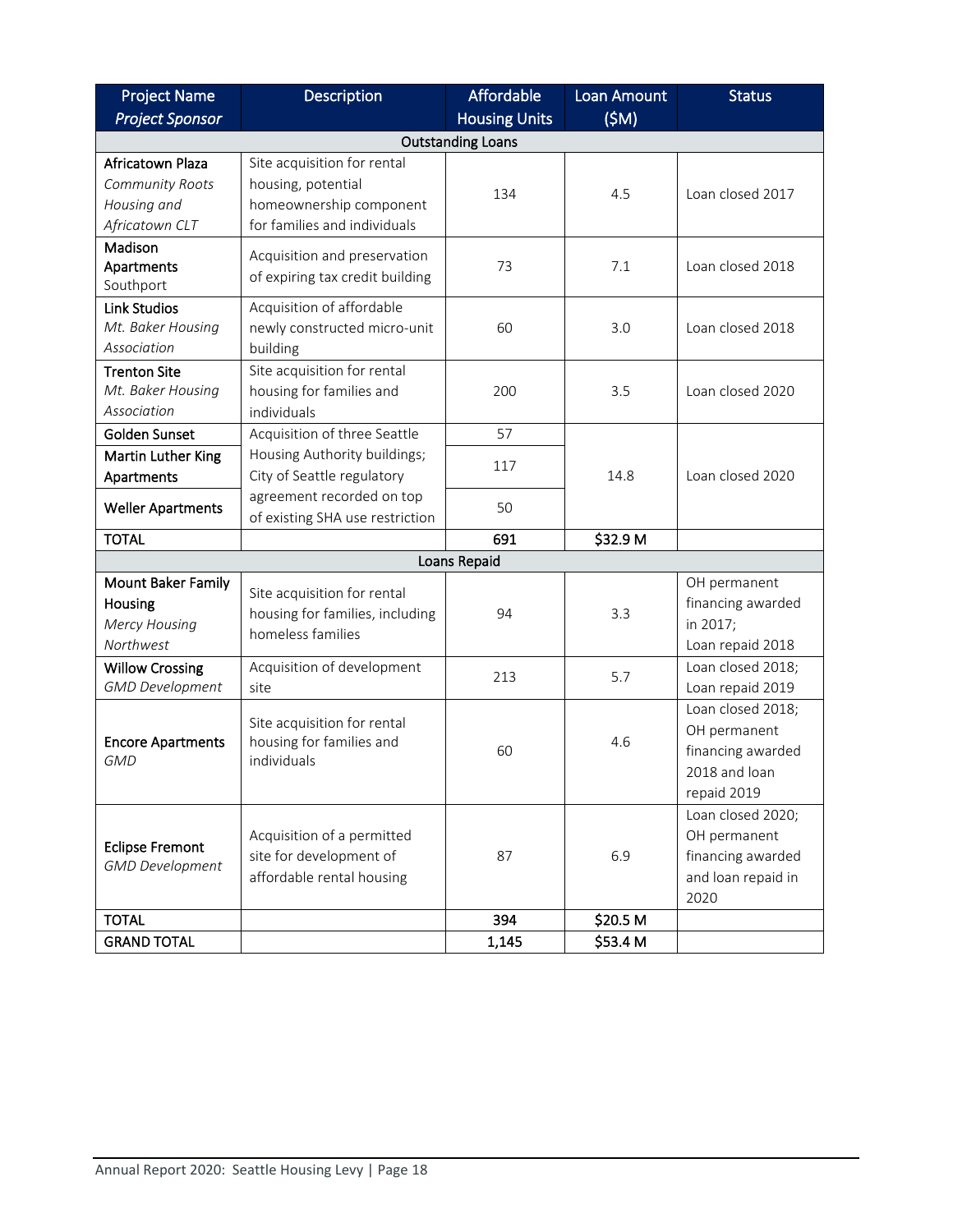# <span id="page-22-0"></span>LEVY FUNDING POLICIES AND ADMINISTRATION

# **Administrative and Financial Plan**

Housing Levy programs are guided by policies in the Levy Administrative and Financial Plan adopted by the City Council every two years. The A & F Plan is prepared by the Office of Housing, with the participation of the Human Services Department and the Housing Levy Oversight Committee. Community members and stakeholders for each of the Levy programs can also participate in the biennial policy review.

# **Allocation of Levy Funds**

All Levy programs award funds through a competitive application process. The Rental Production and Preservation Program and Operating and Maintenance Program funds are awarded via Notices of Fund Availability. Homeownership funds are also awarded to housing development projects and mortgage lending programs through a competitive NOFA process.

When a publicly owned site is available for affordable housing development, Rental and Homeownership funds may be awarded through a site-specific Request for Proposal. The Office of Housing uses the competitive RFP process both to select a developer and award OH development financing. The RFP may be conducted jointly with another public agency, such as King County or Sound Transit, if that agency is making the property available.

For the Acquisition and Preservation Program, applicants submit project proposals on a rolling basis rather than a set deadline, enabling project sponsors to take advantage of market opportunities. As these shortterm loans are repaid, the funds are made available as permanent financing via the other Levy programs.

Homelessness Prevention and Housing Stability Services Program funds are administered by the Seattle Human Services Department, which selects service providers via a competitive Request for Investment process. The selected agencies assist households who are homeless or at risk of homelessness by providing housing stability services and making rent payments directly to the housing owner.

# **Housing Levy Oversight Committee**

A Housing Levy Oversight Committee is appointed by the Mayor and City Council to monitor the progress of Levy programs. The Oversight Committee reports to the Mayor and Council and the public regarding program accomplishments and makes recommendations for policy changes in the Administrative and Financial Plan. The Oversight Committee typically meets quarterly and is staffed by the Office of Housing.